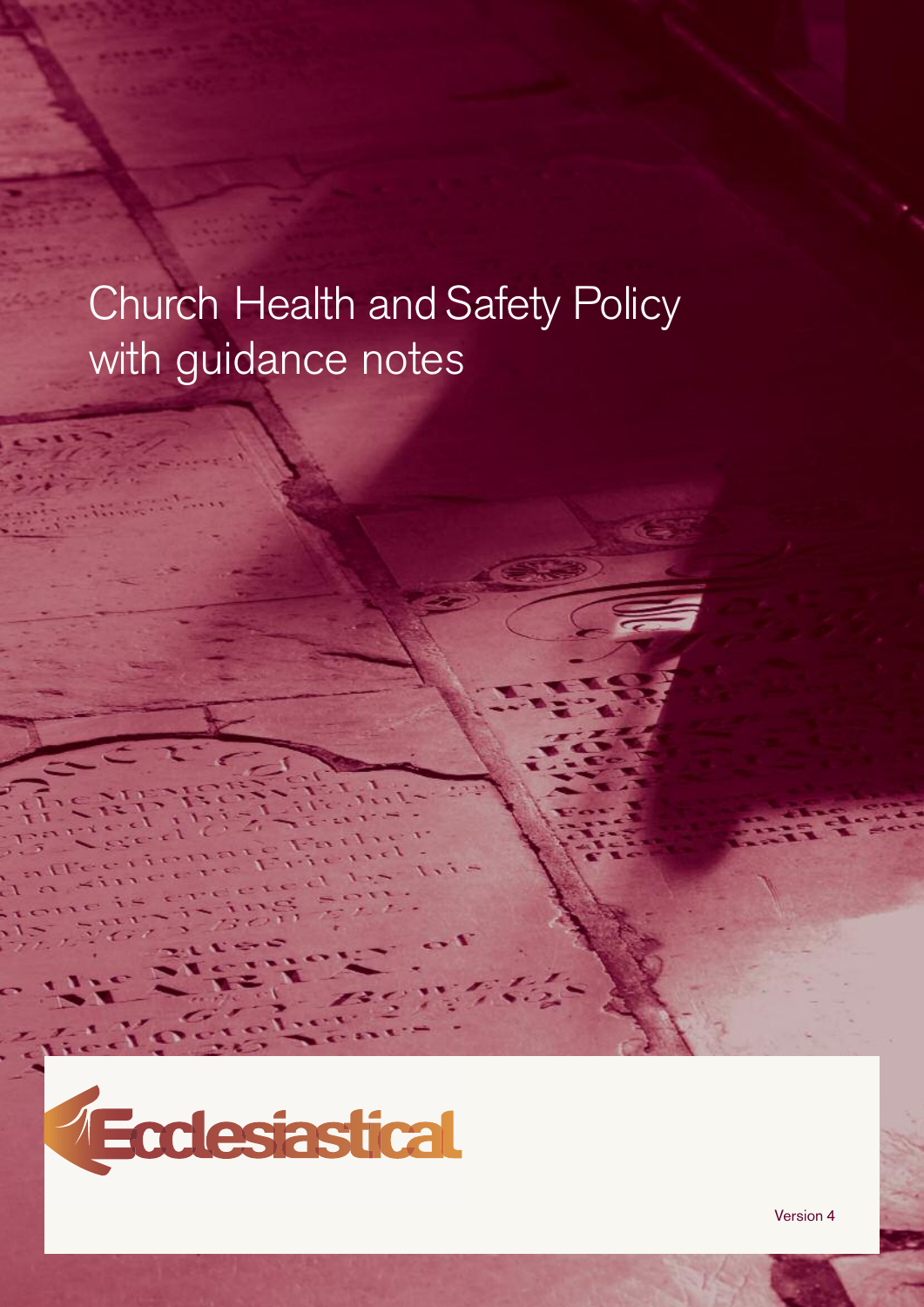## **Contents**

| ×<br>v | × |  |
|--------|---|--|

| Introduction                                                   | 3  |
|----------------------------------------------------------------|----|
| Our Health and Safety Policy                                   | 4  |
| <b>Section A</b> – General statement of policy                 | 5  |
| <b>Section B</b> - Organisation and responsibilities           | 6  |
| <b>Section C</b> - Arrangements (implementation of the policy) | 10 |
| - Accidents and first aid                                      | 10 |
| - Fire safety                                                  | 11 |
| - Electrical safety                                            | 13 |
| - Gas equipment safety                                         | 14 |
| - Hazardous substances                                         | 14 |
| - Safety of plant and machinery                                | 14 |
| - Slips, trips and falls                                       | 15 |
| - Lighting                                                     | 16 |
| - Working at high levels                                       | 16 |
| - Preparation of food                                          | 16 |
| - Manual handling - lifting, carrying and moving loads         | 16 |
| - Display screen equipment                                     | 17 |
| - Hazardous buildings/glazing                                  | 17 |
| - Child protection                                             | 17 |
| - Personal safety                                              | 17 |
| - Risk assessments/activities                                  | 18 |
| - Contractors                                                  | 18 |
| - Information and enforcement                                  | 19 |
| - Health and Safety law poster                                 | 19 |

#### **Guidance notes**

| Health and safety guidance notes |  |  |
|----------------------------------|--|--|
|                                  |  |  |

Up to date guidance notes on a range of important topics are available on our dedicated web site for church customers at www.ecclesiastical.com/churchmatters/churchguidance. For any additional advice or help please contact your local Insurance Consultant and Surveyor or call our church customer services team on 0845 777 3322.

Whilst Ecclesiastical Insurance Group PLC has used reasonable endeavours to ensure that the information in this publication is correct at the time of publication, please note: (a) the information is not intended to constitute a definitive or complete statement of the law on any subject, nor is any part of it intended to constitute legal advice for any specific situation; (b) the information may over the course of time become incorrect or out of date; and (c) Ecclesiastical Insurance Group PLC cannot accept any responsibility for action taken as a result of information provided in this publication. You should take specific advice when dealing with specific situations. The information provided in this publication is general and educational in

nature and may not reflect all recent legal developments and may not apply to the specific facts of individual circumstances.

You assume sole responsibility for the use of this document and should obtain specialist advice in relation to its use in specific circumstances. Accordingly, Ecclesiastical Insurance Group PLC and its subsidiaries shall not be liable for any losses, damages, charges or expenses, whether direct, indirect, or consequential and howsoever arising, that you suffer or incur as a result of or in connection with your use or reliance on the information provided in this document except for those which cannot be excluded by law.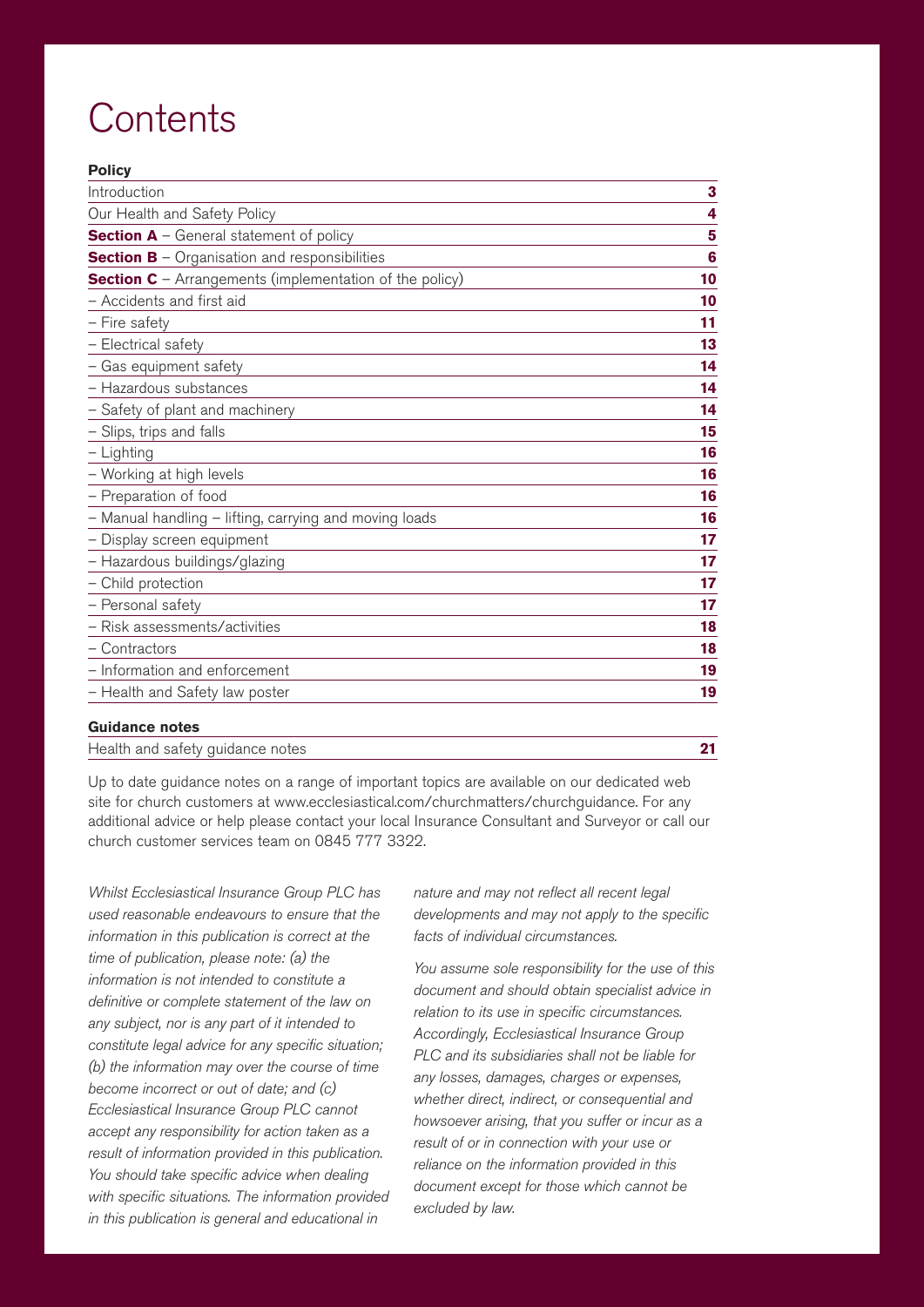## Free guides full of practical advice and information

Keeping a church safe is no easy matter. You have to be sure you have done everything you can to minimise the risks to your church, workers and visitors, and that everyone knows what to do if anything goes wrong. That's why Ecclesiastical has produced a range of helpful guides on how to keep things running safely and smoothly. Written by insurance experts, the guides give you step-by-step practical support to help you and your church.

You can find further guidance on our dedicated web site for our church customers at www.ecclesiastical.com/churchmatters/ churchguidance. For further information contact your local Insurance Consultant and Surveyor or call us on

#### **0845 777 3322**

Monday to Friday. 8am to 6pm (excluding bank holidays).

We may monitor or record calls to improve our service.

You can email us at **churches@ecclesiastical.com**

Or Visit **www.ecclesiastical.com/churchmatters**

#### **About Ecclesiastical**

Ecclesiastical was established in 1887 to protect the Anglican Church and we're still committed to doing this today. Ecclesiastical donates all available profits to our owners, Allchurches Trust Limited, a registered charity, enabling the Trust to continue to support the church and other charitable institutions.

Note: Ecclesiastical provides these guidance notes without additional charge to Ecclesiastical Church Insurance policyholders.

This advice is provided to you as best practice guidance from Ecclesiastical Insurance. Please check your policy documents for details of any conditions specific to your policy.



**Tower tours** A minimum of two stewards should escort parties.



 $p_g 22$ 

**Working at height and the safe use of ladders** Every year many people are injured, sometimes fatally, from using ladders.



pg 33

#### **Asbestos**

The duty to manage asbestos applies to all places of worship.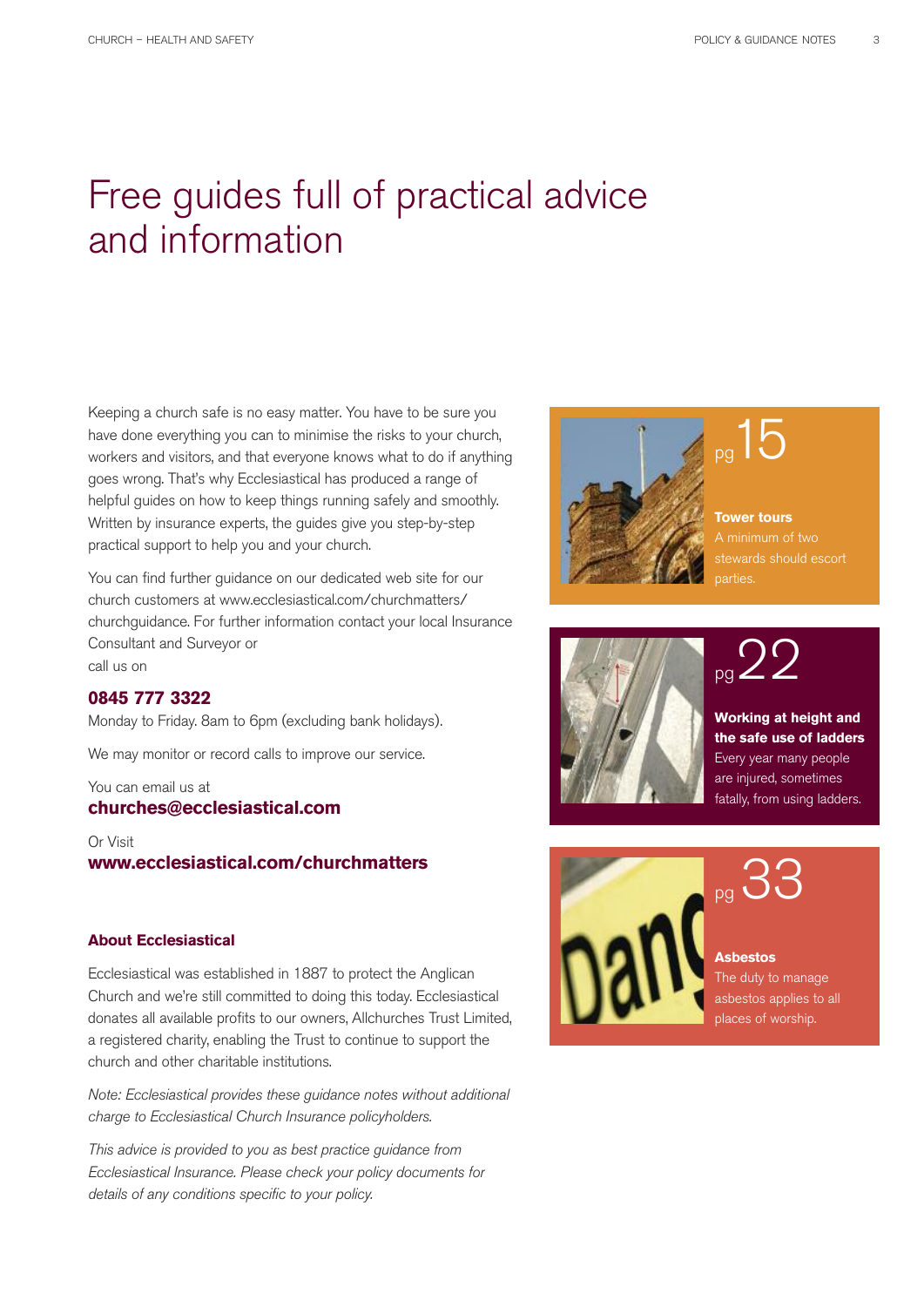## Our Health and Safety Policy

| <b>Name of church</b>          |                  |
|--------------------------------|------------------|
| Christ Church Biddulph Moor    |                  |
| <b>Address</b>                 |                  |
| Church Lane                    |                  |
| <b>Biddulph Moor</b>           |                  |
|                                |                  |
| <b>Staffordshire Moorlands</b> | Postcode ST8 7HP |
| <b>Date</b>                    |                  |
| September 2016                 |                  |
| <b>Review date</b>             |                  |

This document has been prepared in accordance with the provisions of the Health and Safety at Work etc. Act 1974 and the regulations made under it.

The policy is in three sections:

- **Section A** General statement of policy
- **Section B** Organisation and responsibilities
- **Section C** Arrangements

#### **Note**

Instructions and guidance are in brown type

#### **To all employees, voluntary helpers and contractors:**

The success of this policy will depend on your co-operation. It is therefore important that you read this document carefully and understand your role and the overall arrangements for health and safety.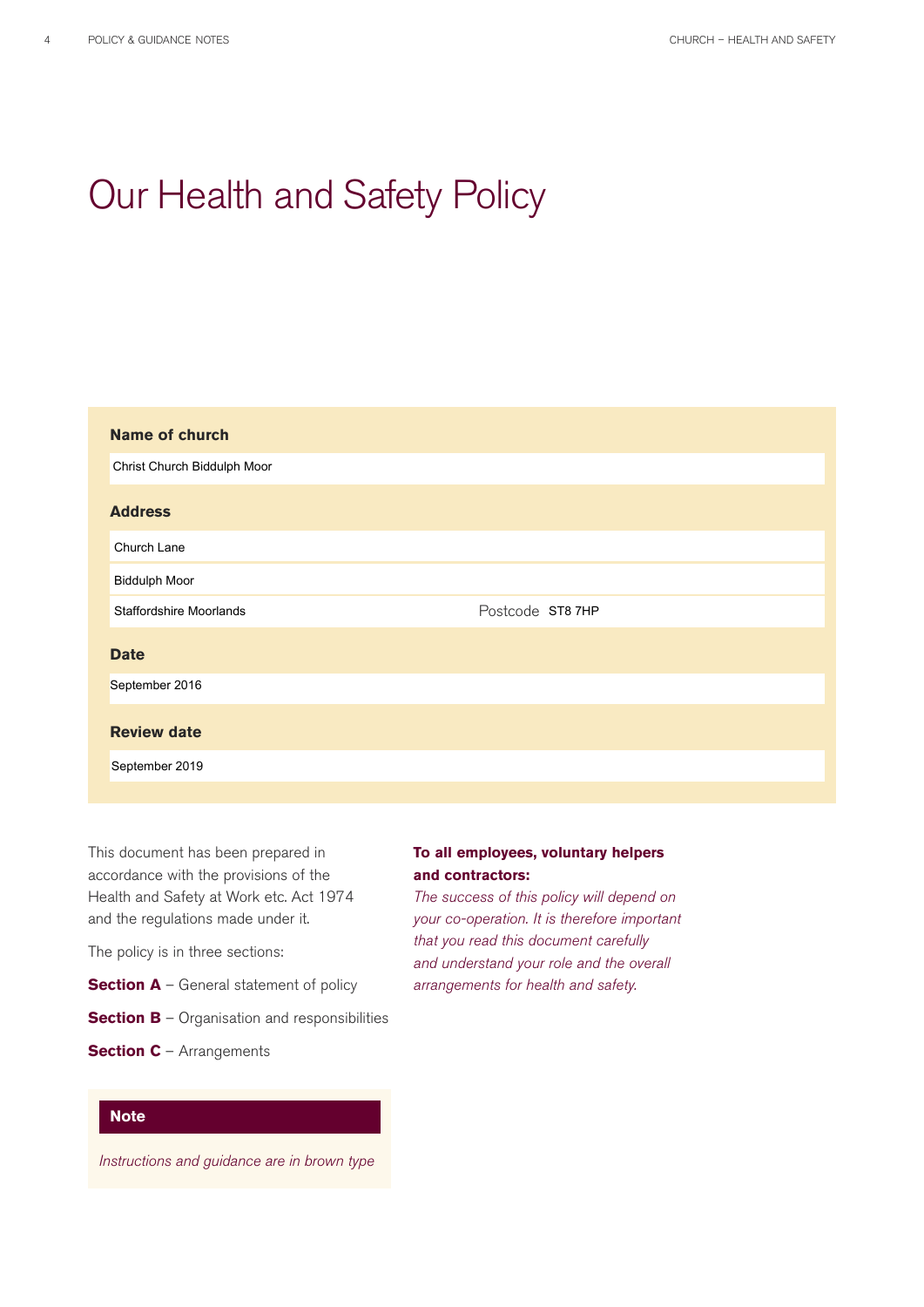## A General statement of policy

Our policy, so far as is reasonably practicable, is to provide and maintain safe and healthy working conditions, equipment and systems of work for all our employees, casual labour and voluntary helpers, and to provide such information, training and supervision as they need for this purpose.

We will also endeavour to ensure, so far as is reasonably practicable, the health, safety and welfare of all members of the congregation, contractors, visitors and others who may visit the church, churchyard and any associated buildings.

The allocation of duties for safety matters and the particular arrangements that we will make to implement the policy are set out below.

The policy will be kept up to date, particularly in the light of any changes to our buildings or activities. To ensure this, the policy and the way in which it has operated will be reviewed regularly and the appropriate changes made.

In order to ensure that health and safety matters are kept constantly under review, an item on health and safety will be on the agenda for all meetings of the Parochial Church Council, and sub-committees (where they exist) and employees and voluntary workers will be consulted on a regular basis in order to seek their views on health and safety matters.

#### **Signed**

Vicar/Rector/Priest in Charge (delete as appropriate)

Date

September 2016

Review date

September 2019

This policy should be reviewed at regular intervals. The interval will depend on the level of your activities and the extent of change. Where there is a high level of activity the policy may need to be reviewed annually. As a minimum it should be reviewed every three years.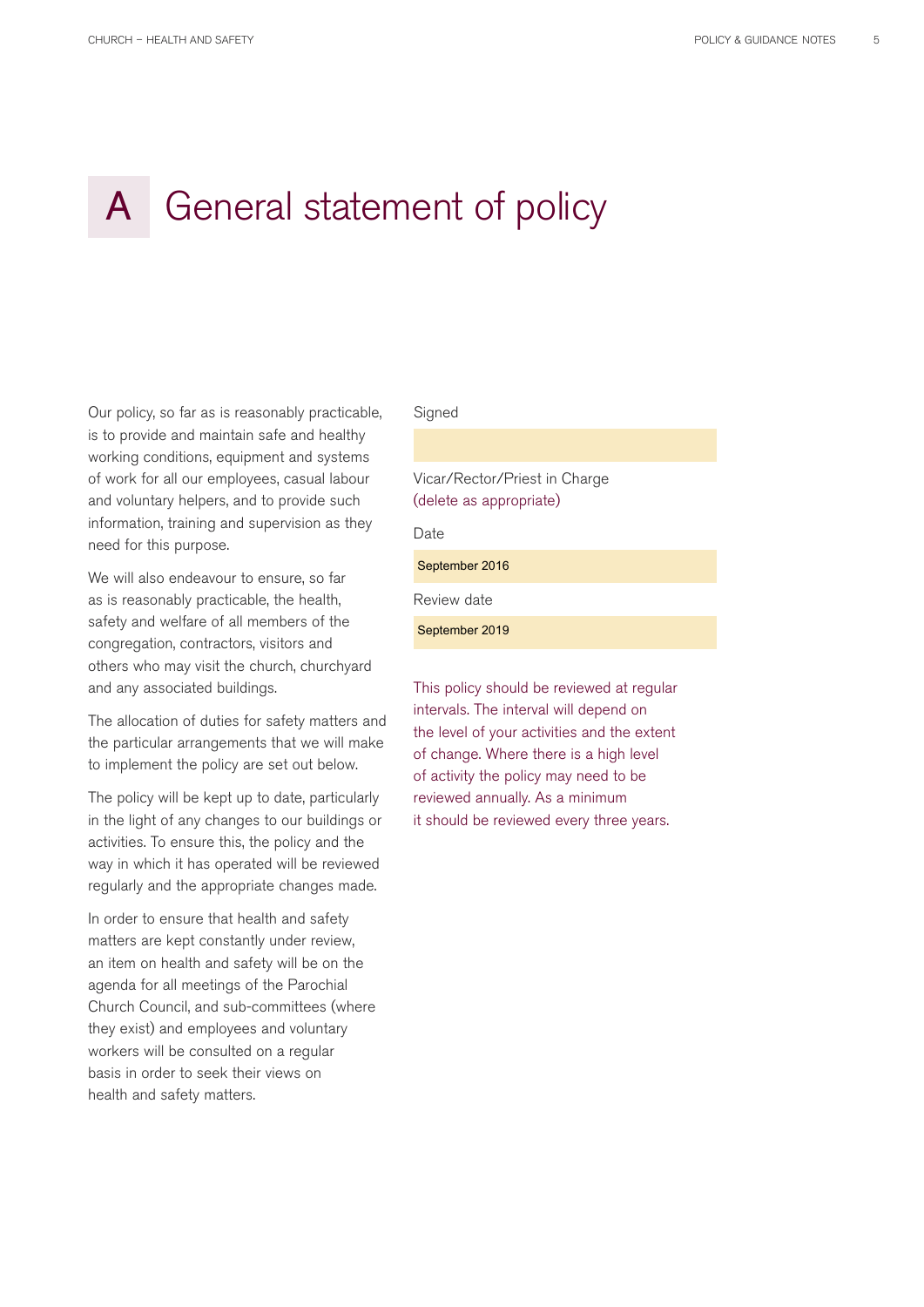## Organisation and responsibilities

#### **Responsibility of the Vicar/Rector/ Priest in Charge 1**

Overall responsibility for health and safety is that of the Vicar/Rector/Priest in Charge (delete as appropriate)

#### the Revd

#### Darren Fraser

who will ensure that arrangements are in place to satisfy health and safety regulations and appropriate Codes of Practice. Specific responsibilities may be delegated to church personnel. As new projects emerge, the names of responsible persons will be notified and the list amended accordingly.

#### **Responsibility of the Churchwardens 2**

Responsibility to ensure that the arrangements outlined in this policy are carried out and updated as necessary is with the Churchwardens, as noted below:

#### Margaret Ridgway

```
Hilary Williams
```
#### **Responsibility of the Parochial Church Council 3**

The Parochial Church Council has general responsibility to ensure that the health and safety policy is implemented.

#### **Responsibility of the Health and Safety Officer 4**

The following person carries the responsibility for the day-to-day implementation of the arrangements outlined in this policy:

#### Anne Gadsden

The responsibility of the health and safety officer shall be to:

- **1** be familiar with health and safety regulations as far as they concern church premises
- **2** be familiar with the health and safety policy and arrangements and ensure they are observed
- **3** ensure so far as is reasonably practicable, that safe systems of work are in place
- **4** ensure the church and hall, if applicable, are clean and tidy
- **5** ensure the churchyard is properly maintained including the safety of monuments, tombstones and trees, and that grass is kept cut
- **6** ensure that safety equipment and clothing is provided and used by all personnel where this is required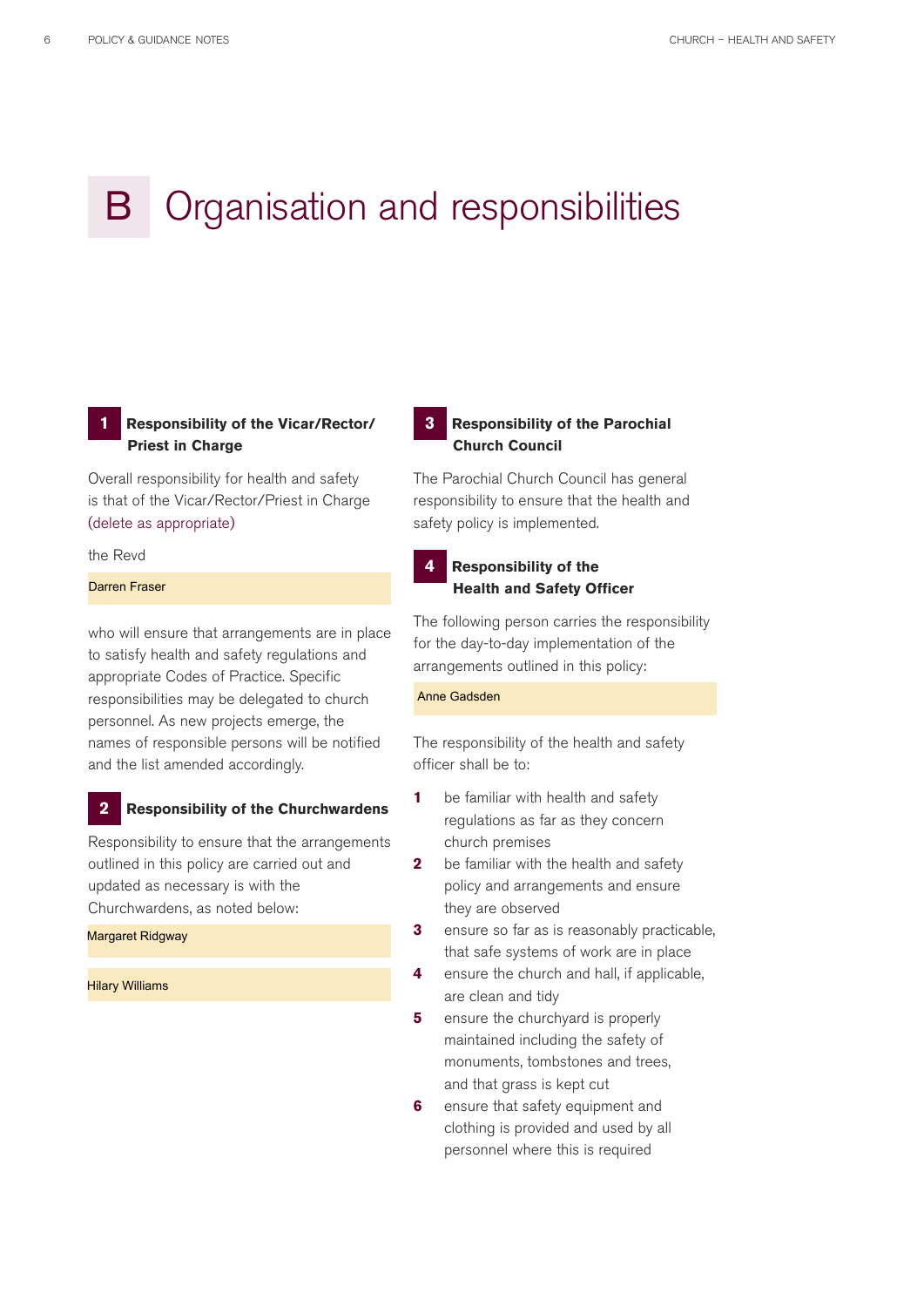- **7** ensure that all plant, equipment and tools are properly maintained and in good condition and that all operators have received the appropriate training
- **8** ensure that adequate access and egress is maintained
- **9** ensure adequate firefighting equipment is available and maintained
- **10** ensure that food hygiene regulations and procedures are observed.

#### **Responsibility of employees and voluntary workers 5**

All employees and voluntary workers have a responsibility to co-operate in the implementation of this health and safety policy and to take reasonable care of themselves and others whilst on church business or premises.

Employees and voluntary workers must therefore:

- **1** comply with safety rules, operating instructions and working procedures
- **2** use protective clothing and equipment when it is required
- **3** report any fault or defect in equipment immediately to the appropriate person
- **4** report all accidents (however minor), injuries, near misses or other potential safety hazards as soon as possible
- **5** not misuse anything provided in the interests of health and safety.

#### **Responsible persons 6**

The following are responsible for safety in particular areas:

Allocate responsibilities either by the area of the church or by activity or a combination of both. Alternatively, you may wish to arrange responsibilities in some other way. (The numbers in brackets relate to the appropriate section of the policy.)

These lists are not exhaustive.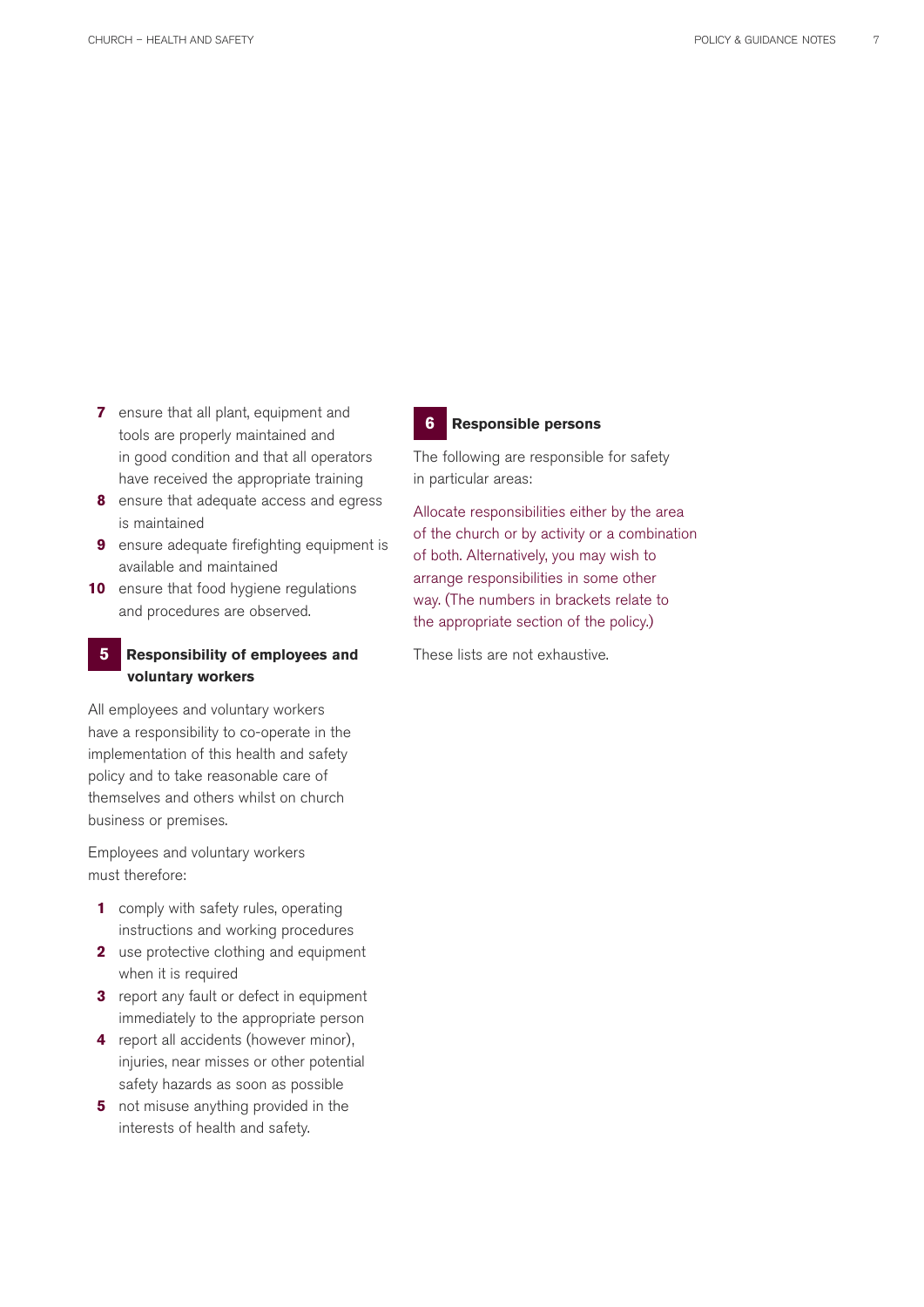#### **1. By activity**

Accident book/Accident reporting (1) Fire extinguishers (2.1) Emergency evacuation (2.4) Portable electrical appliances (3.1) Fixed electrical system (3.4) Gas equipment (4) Hazardous substances (5) Plant and machinery (6) Condition of floors and stairs (7.1) Condition of churchyard (7.2) Light bulb changing (8) Working at high levels (9) Food preparation (10) Manual handling (11) Display screen equipment (12) Building defects/glazing (13) Child protection (14) Personal safety (15) Fêtes and outings (16.1) Tower tours (16.2) Bell ringing (16.3) Contractors (17) Choirs/music Health and safety training

#### **Name/position**

| Heather Shutt (Hall) Church Wardens (Church) |
|----------------------------------------------|
| Heather Shutt (Hall) Church Wardens (Church) |
| Heather Shutt (Hall) Church Wardens (Church) |
| <b>Terry Williams</b>                        |
| <b>Terry Williams</b>                        |
| N/A                                          |
| Sheila Hulme, Kevin Dunn and Pauline Dunn    |
| <b>Kevin Dunn</b>                            |
| Heather Shutt (Hall) Church Wardens (Church) |
| <b>Kevin Dunn</b>                            |
| <b>Terry Williams</b>                        |
| <b>Terry Williams</b>                        |
| <b>Heather Shutt</b>                         |
| <b>Anne Gadsden</b>                          |
| <b>Darren Fraser</b>                         |
| <b>Church Wardens</b>                        |
| <b>Anne Gadsden</b>                          |
| <b>Anne Gadsden</b>                          |
| <b>Darren Fraser</b>                         |
| N/A                                          |
| Church Wardens (Church)                      |
| Heather Shutt (Hall) Church Wardens (Church) |
| <b>Terry Williams</b>                        |
| Anne Gadsden                                 |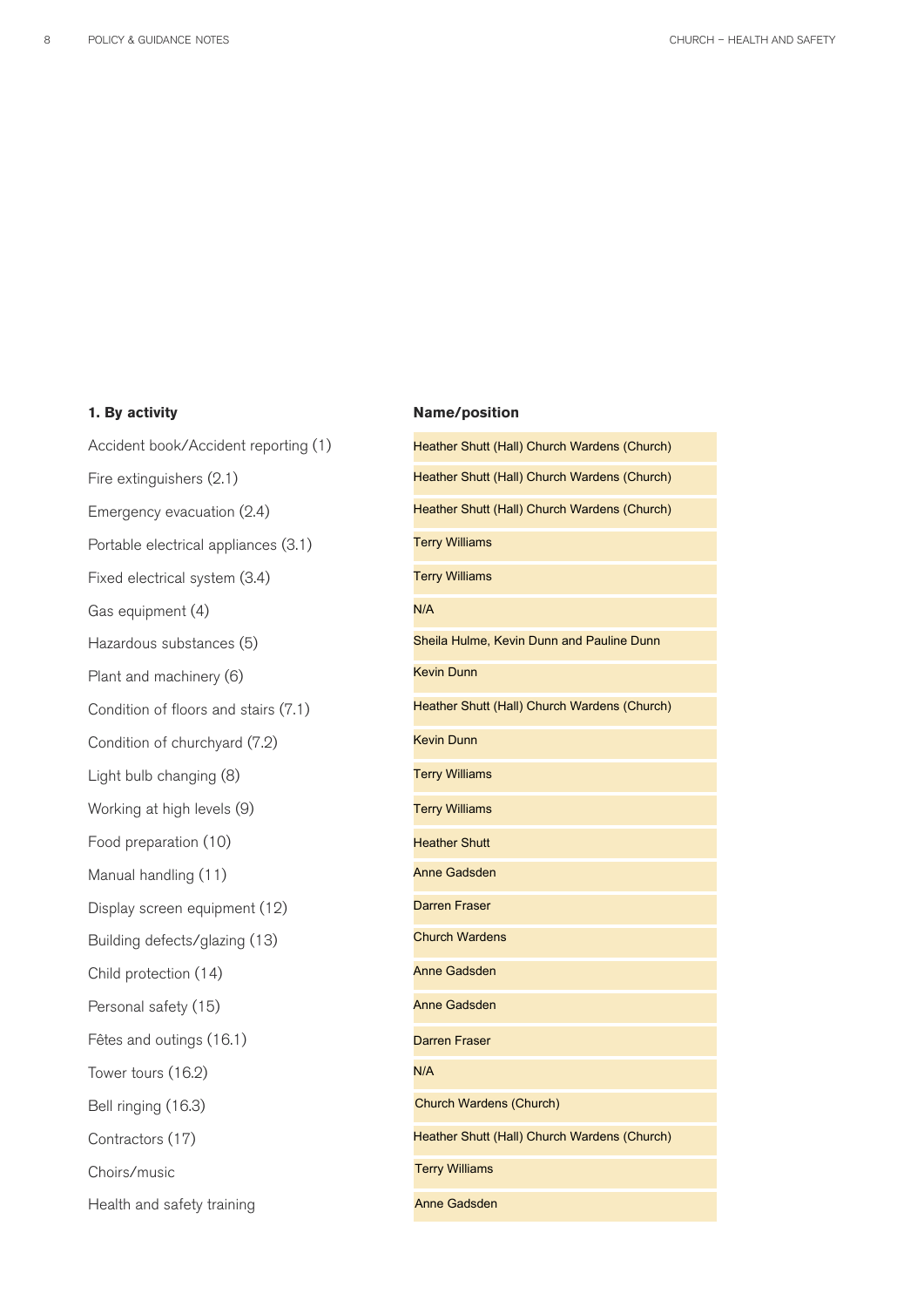#### **2. By area**

Main body of church Chapels Clergy vestries Choir vestries Vergers vestries Sacristy Organ loft Ringing chamber Bell chamber Boiler room Kitchens Churchyard

Church hall

#### **Name/position**

| <b>Church Wardens</b>         |
|-------------------------------|
| N/A                           |
| <b>Church Wardens</b>         |
| <b>Church Wardens</b>         |
| N/A                           |
| N/A                           |
| N/A                           |
| N/A                           |
| <b>Church Wardens</b>         |
| Church Warden & Heather Shutt |
| <b>Heather Shutt</b>          |
| <b>Kevin Dunn</b>             |
| <b>Heather Shutt</b>          |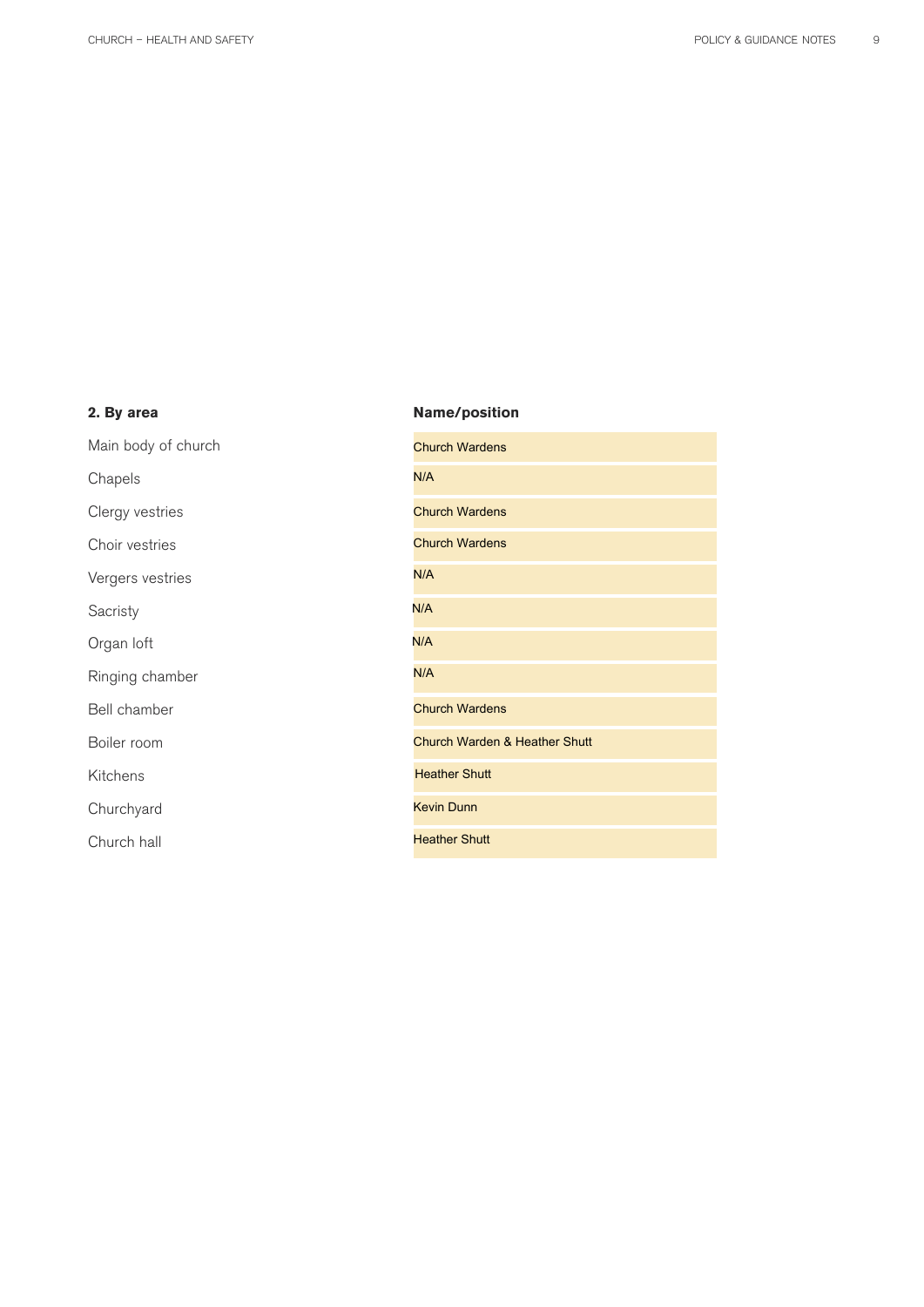# C Arrangements (implementation of the policy)

This section sets out our arrangements to minimise as far as is reasonably practicable risks to the health and safety of employees, voluntary workers, members of the congregation, visitors and contractors.

Note: general guidance is given but you will need to detail your own arrangements where appropriate. You should refer to the various guidance notes produced by Ecclesiastical and other guidance produced by the Health and Safety Executive.

There are a number of places where you need to insert the interval for inspections. This could be weekly, monthly, quarterly or annually. The period you choose will depend on your own situation and experience.

#### **Accidents and first aid 1**

First aid boxes are located in:

Back of church

Church Hall kitchen large & small

Trained/qualified first aiders are:

None

The accident book(s) is/are located in:

Church; Refreshment table drawer

Hall; Main kitchen, cupboard to left of sink

All accidents and incidents are entered in the accident book or on an Accident report form and our insurers advised. (A specimen Accident report form is available upon request.)

If the church or church hall is let to outside organisations, they are told in writing that in the event of an accident, details must be entered in the accident book. A separate book is kept for this purpose.

Accident books and accident records are regularly reviewed.

#### **RIDDOR Reporting of Injuries, Diseases and Dangerous Occurrences Regulations 1995**

These accidents will be reported by the responsible person.

Under the Reporting of Injuries, Diseases and Dangerous Occurrences Regulations 1995 (RIDDOR) there is a statutory requirement to report certain types of accident, dangerous occurrences and disease to the enforcing authorities. Fatal accidents, major injuries and injuries which involve the injured person being absent from work for more than seven days must be reported to the enforcing authorities. So must diseases and certain dangerous occurrences, as defined by the regulations.

There are three requirements for reporting, as follows:

- serious injuries or dangerous occurrences (as defined by the regulations) must be reported immediately. This must be followed by a report in writing within **ten days** on official form **F2508**
- accidents involving the injured person losing **more than seven consecutive days** work (excluding the day of the accident but including any days which would not have been working days) but which do not fall into the above category,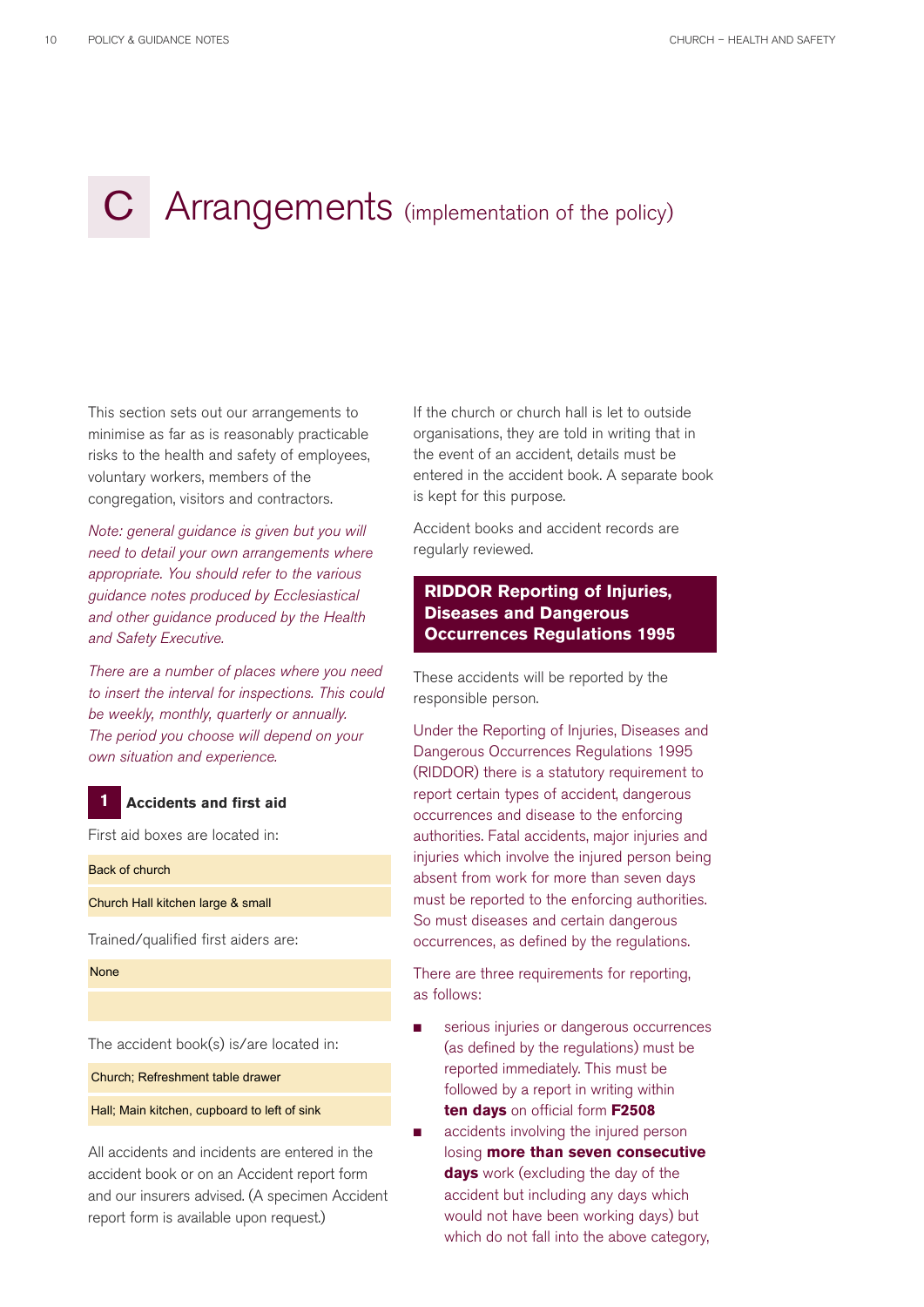must be reported in writing within **fifteen days** on form **F2508**

 $\Box$  reportable diseases, as defined by the regulations, must be reported in writing to the enforcing authority on form **F2508A**. This will be required only if the employer receives a written diagnosis of the disease made by a doctor and the person concerned is involved with a work activity as specified in the regulations. Reportable diseases include certain poisonings, infections such as legionellosis and hepatitis, and other conditions such as certain musculo-skeletal disorders.

#### **Accident reporting**

Go to www.hse.gov.uk/riddor and complete the appropriate online report form. The form will then be submitted directly to the RIDDOR database. You will receive a copy for your records.

All incidents can be reported online but a telephone service remains for reporting fatal and major injuries only. Call the Incident Contact Centre on 0845 300 9923 (opening hours Monday to Friday 8.30 am to 5 pm).

#### **Recording**

Full details of all accidents, disease and dangerous occurrences should be recorded using the Data Protection compliant HSE Accident Book. This is necessary for monitoring purposes and is also a requirement of RIDDOR, as well as the Social Security (Claims and Payments) Regulations 1979 and Social Security Administration Act 1992.

#### **Fire safety 2**

Our policy is to fulfil our obligations under the Regulatory Reform (Fire Safety) Order 2005. In order to achieve this, we undertake the following:

- **n** an assessment of the fire risks in the church and associated buildings and the risks to our neighbours. This is carried out either as a specific exercise or as part of our general health and safety risk assessments
- <sup>n</sup> a check that a fire can be detected in a reasonable time and that people can be warned
- **n** a check that people who may be in the building can get out safely including, if necessary, the provision of emergency lighting and fire exit signage
- $\Box$  to provide reasonable firefighting equipment
- a check that those in the building know what to do if there is a fire
- a regular check that our firefighting equipment is in place and is serviceable, and that there is an annual maintenance contract in place with a reputable company.

#### **2.1 Fire extinguishers**

Fire extinguishers are kept in the following locations:

| Location                        | Type of extinguisher<br>and capacity |
|---------------------------------|--------------------------------------|
| (eg organ loft)                 | (eg Carbon Dioxide 2kg)              |
| Back of church:                 | Water 9 litres                       |
| Near font:                      | Water 9 litres                       |
| Choir vestry:                   | Carbon dioxide 2kg                   |
| Vestry:                         | Powder 2kg                           |
| Hall, large kitchen: Powder 2kg |                                      |
| Small kitchen:                  | Water 9 litres                       |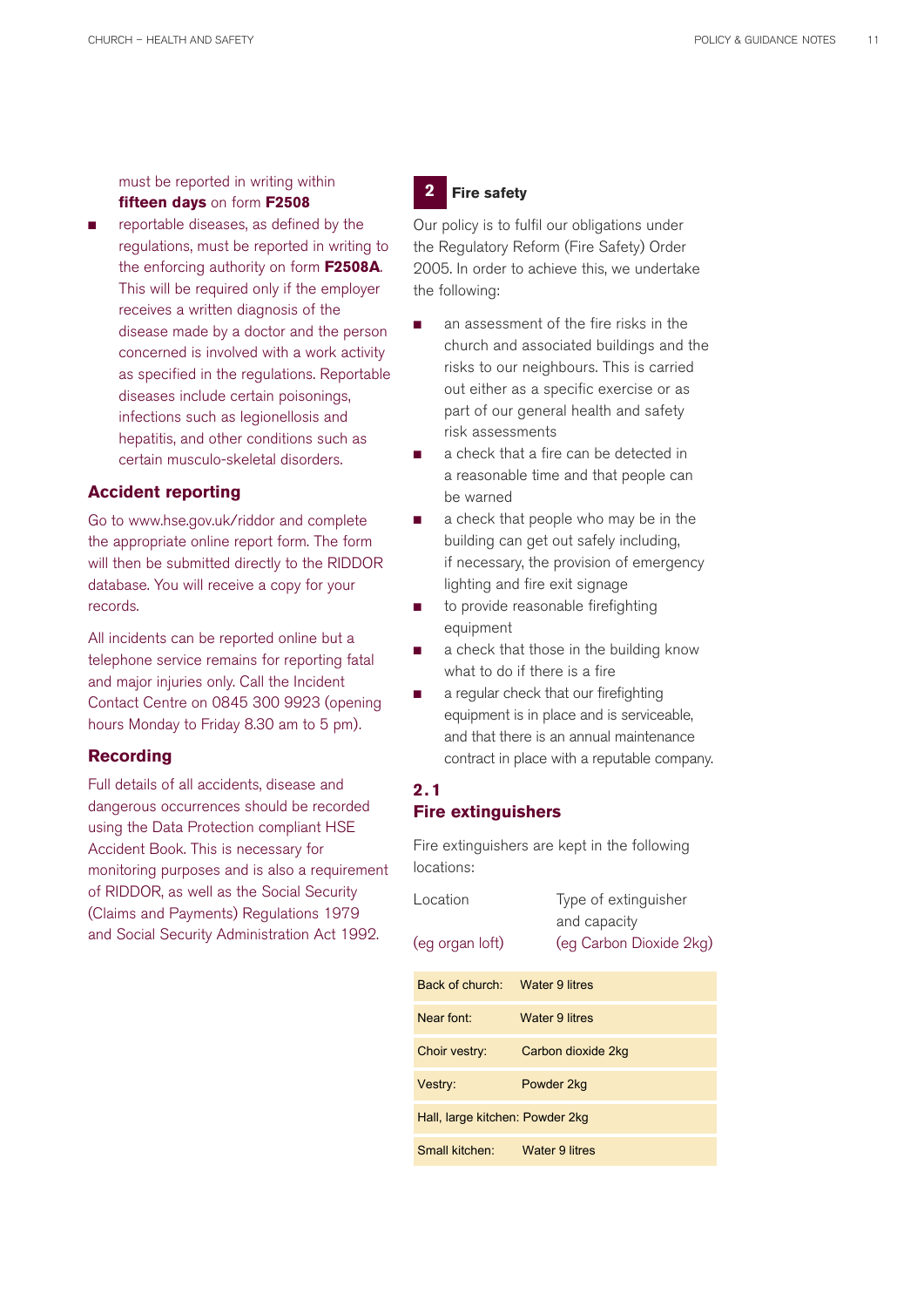The extinguishers noted are checked every

#### quarter

(eg week, month etc.) by the responsible person to ensure that they are still in place and have not been discharged.

The extinguishers noted above are checked annually by

CJ Finlay Fire & Security Services

(insert name of maintenance company)

### **2. 2 Fire alarm system**

Note: if you have a fire alarm system, note below details of the procedures for checking and maintaining the system and who has responsibility to ensure this is done

Smoke detectors in hall checked by hall manager. Specialist equipment purchased to test the smoke detectors every 6 months.

#### **2. 3 Other fire protection equipment**

Note: if you have other fire equipment eg fire blankets, hose reels, dry risers etc., note below the procedures for checking and maintaining them and who has responsibility to ensure this is done

#### Hall, large kitchen: Fire blanket (Hall manager)

House: Fire Blanket (H&S Officer)

### **2. 4 Evacuation procedure**

For large services and concerts, where the congregation/audience exceeds

#### 100

(insert number as determined from fire

risk assessment) our procedures for stewarding/evacuation are as follows:

Note: the following is a suggested evacuation plan. This must be adapted to meet your own requirements or insert your own plan

- **1** All designated fire doors must be unlocked before the service/event commences and be clearly marked as fire exits using the 'Running Man' symbol
- **2** A check must be made that all doors can be opened
- **3** A trained steward must be allotted to each door and have responsibility for persons in a specific part of the church

| Area of church |  |
|----------------|--|
| (eg nave)      |  |

 $Exit door(s)$ (eg nave) (eg west doors)

#### Church wardens

- **4** Responsibility for using each fire extinguisher will be allotted to named and trained stewards
- **5** If emergency lighting is not available, torches must be available for each steward
- **6** In the event of an emergency (fire/bomb threat, etc.), an announcement to leave the building will be made by the

#### Church warden

(senior member of clergy/churchwarden/ verger etc. Insert as appropriate)

- **7** Persons will assemble in the Outside the Lych gate by the notice board
- **8** The emergency services will be contacted immediately by a nominated person using the telephone located in the

#### Personal mobiles

**9** If there is no telephone available in the immediate vicinity, a mobile phone will be held by

Church wardens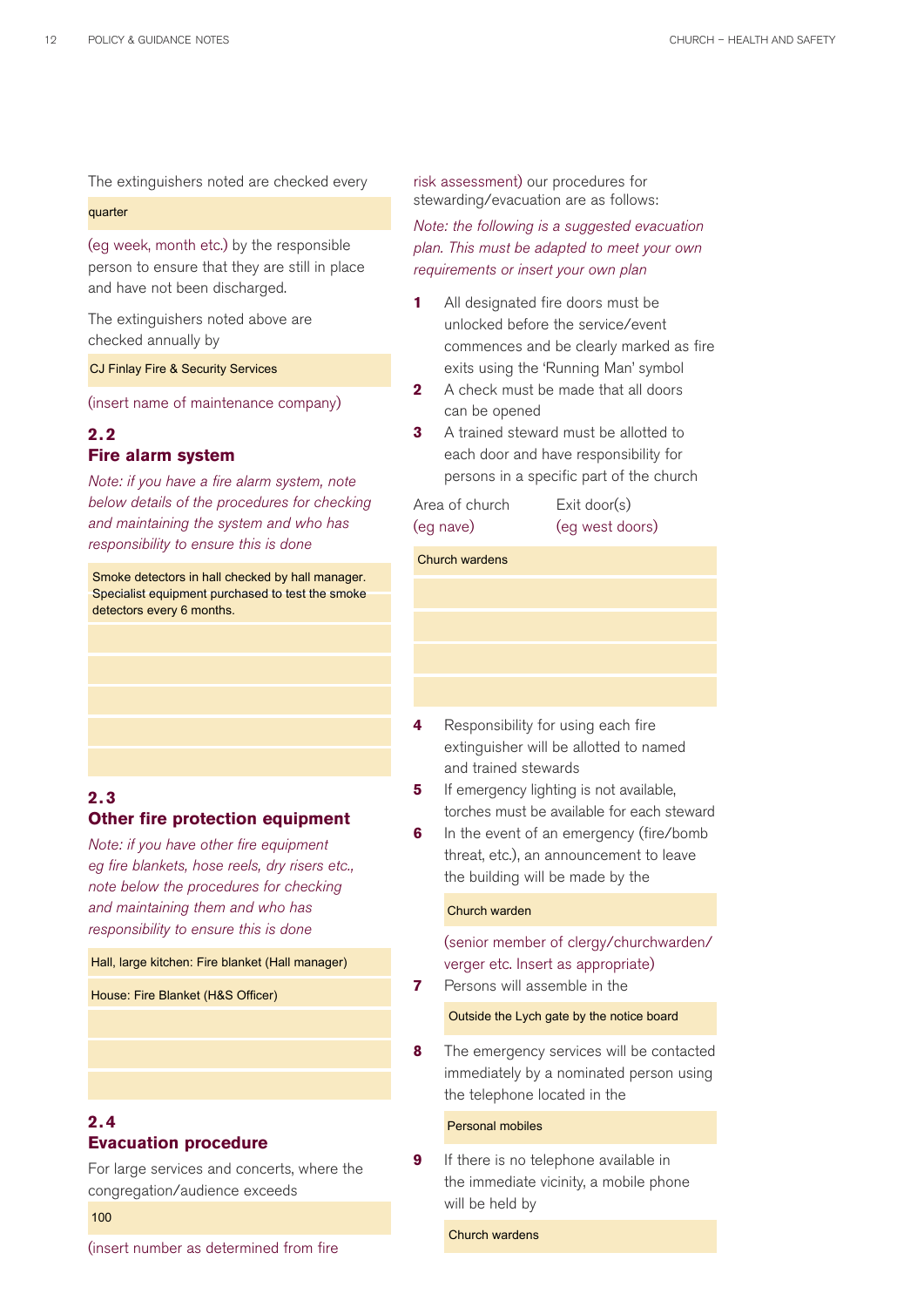#### **2. 5 Evacuation drills**

Fire evacuation drills will be carried out every

#### N/A

(eg six months, annually). All employees and voluntary workers should ensure they are familiar with escape routes and ensure these are kept clear and unobstructed.

#### **2. 6 If you discover a fire (no matter how small)**

- **1** Immediately raise the alarm
- **2** Telephone the emergency services
- **3** Check the building for occupants
- **4** Attack the fire if possible and within your capability, using the appliances provided, but without taking personal risk
- **5** If not possible to attack the fire or if you are unsure which fire extinguisher to use, assist in the evacuation of the building, ensuring that all doors are closed behind you. The general rule is people before property
- **6** Evacuate to the designated assembly point
- **7** Ensure clear access for the emergency vehicles

#### **Electrical safety 3**

- **1** A list of all our portable electrical appliances is maintained by the responsible person
- **2** Every

#### quarter

(eg week, month, quarter) plugs, cables and sockets will be inspected by the responsible person to ensure that there are no loose connections, worn flexes or trailing leads. Any repairs needed will be reported to

#### Anne Gadsden

for action

- **3** Every
	- year

(eg year) all our portable electrical

equipment will be tested by a competent person with an appropriate level of electrical knowledge and experience who has the correct equipment to complete the tests, knows how to use it and can correctly interpret the results. Any unsafe equipment will be safely disposed of **4** Every

### quarter

(eg quarter) a visual inspection will be carried out of the fixed electrical installation by the responsible person. Any defects will be reported to

#### Anne Gadsden

for action

- **5** Every five years, our fixed electrical system will be inspected and tested by a competent contractor who is a 'Full Scope' member of the NICEIC, ECA or NAPIT. Any necessary remedial work will be carried out
- **6** At intervals of not more than two and a half years our lightning conductor system will be examined and tested by a competent specialist firm of lightning engineers
- **7** It is our policy not to sell any second-hand electrical goods unless they have been inspected and tested by a suitably qualified person and a register of such equipment is maintained
- **8** Misuse and abuse of electricity is a significant cause of fires and injury. Faulty electrical equipment can kill. All employees and voluntary workers must observe the following:
	- (i) Visually check all electrical equipment before use
	- (ii) Report all faults immediately to the responsible person
	- (iii) Do not attempt to use or repair faulty equipment
	- (iv) No electrical equipment is to be brought onto the premises and used until it has been tested by the approved person and entered in the electrical equipment record
	- (v) Electrical equipment should be switched off and disconnected when not in use for long periods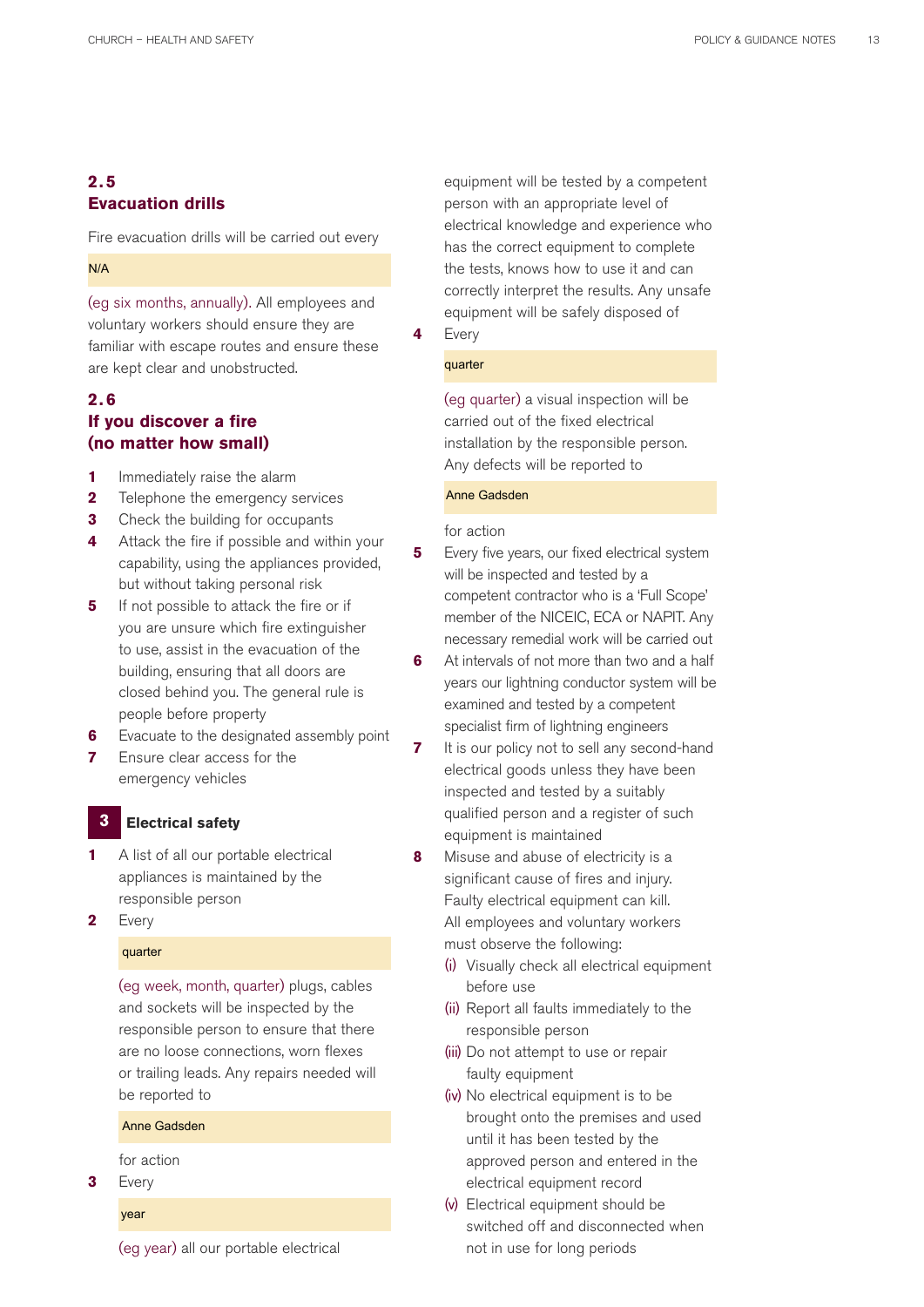(vi) Flexible cables should be positioned and protected so that they do not constitute a tripping hazard and are not subject to mechanical damage

#### **Gas equipment safety** (Delete this section if not applicable) **4**

- **1** Our gas boilers and any other gas equipment is maintained and checked annually by a competent contractor who is registered with the Gas Safe Register. Any necessary work required for safety is implemented immediately
- **2** Our arrangements for the use of appliances using LPG (liquid petroleum gas) are as follows:
	- (i) We have

LPG heaters N/A<br>LP(<br>The<br>N/A

(ii) These are located in

- (iii) Cylinders are changed outside in the open air
- (iv) Spare cylinders

#### N/A

(maximum held) are kept in a locked compound

#### N/A

#### (delete/insert as appropriate).

These arrangements are checked by the responsible person.

#### **Hazardous substances 5**

The responsible person will maintain a list of all hazardous substances used in the church/hall.

Where possible, we have eliminated the use of hazardous substances. Where this is not possible, our safety arrangements are as follows:

For all hazardous substances, which include substances marked as 'harmful, irritant, corrosive, toxic, very toxic, flammable, highly flammable, extremely flammable, explosive,

oxidising or dangerous for the environment', data sheets or product information provided by the manufacturers are used to determine the correct method of use, protective clothing needed, method of storage, and action to take in the event of an accident for example

| Name of substance:   | Liquid floor cleaner<br>'Flash'                                           |
|----------------------|---------------------------------------------------------------------------|
| Hazard level:        | l ow                                                                      |
| Storage:             | Must be kept in locked<br>store room off vestry                           |
| Protective clothing: | Wear overalls and<br>gloves                                               |
| Accidents:           | If splashed in eyes wash<br>immediately with copious<br>amounts of water. |

Detail all substances, noting in each case the name of substance, hazard type, method of storage, protective clothing required and procedure in the event of an accident. A hazardous substance record is available upon request.

Examples of other hazardous substances you might have are: petrol, pesticides, insecticides and polishes. Some hazardous substances, such as asbestos, which may be found in boiler rooms or pigeon droppings in belfries, require specialist treatment and must only be touched or removed by specialist contractors. (You must consult the local Environmental Health Officer in such circumstances.)

Do not mix chemicals.

Do not store chemicals in unmarked containers.

#### **Safety of plant and machinery 6**

The responsible person will maintain a list of all items of plant and machinery. The procedures for checking and rules for use are as follows:

- **1** Employees and voluntary workers must not operate plant or machinery that they are not trained and authorised to use
- **2** Employees and voluntary workers must not ride on any parts of machinery not intended for that use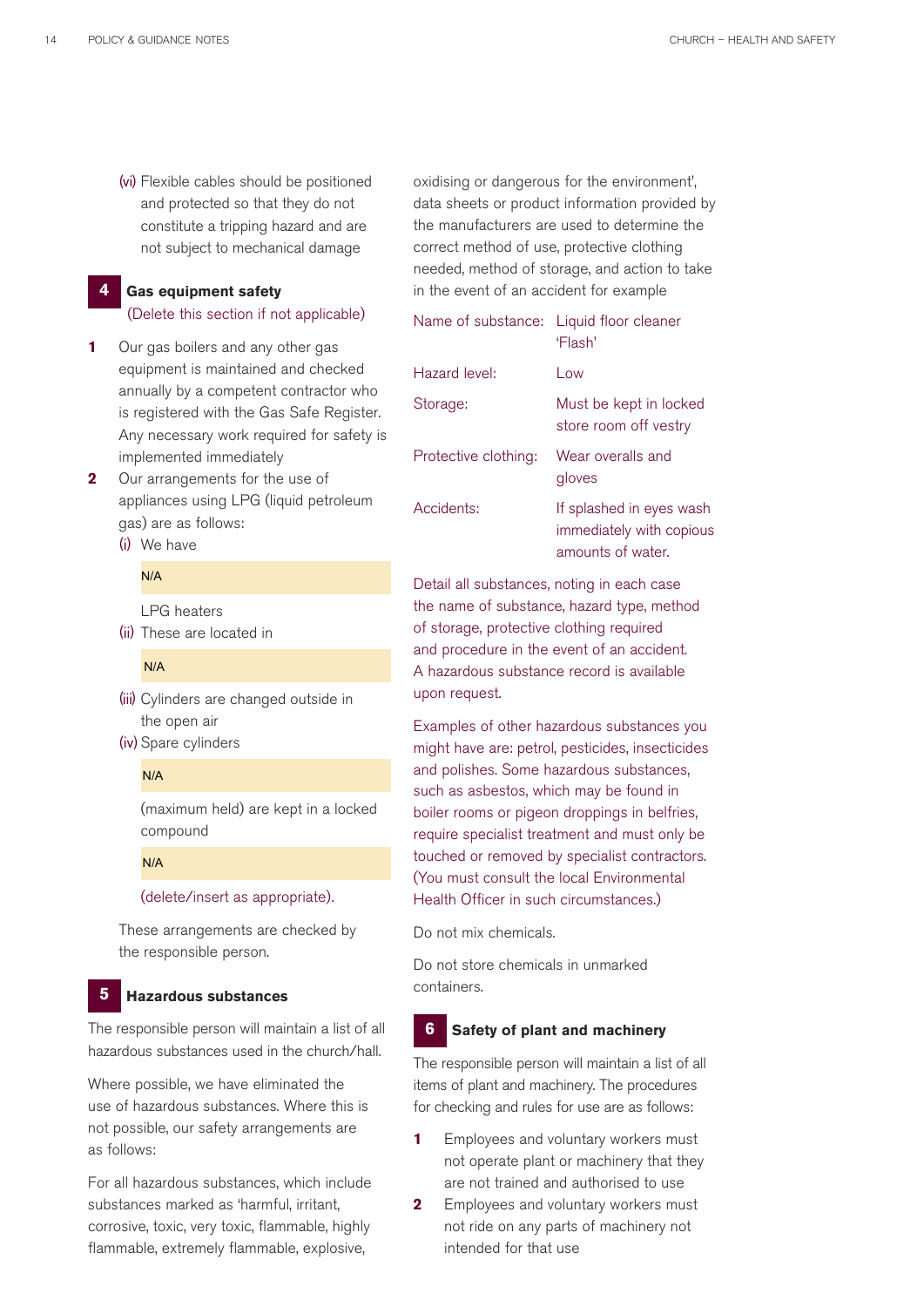- **3** Machinery must be switched off before any adjustments are made
- **4** After carrying out maintenance and adjustments, all guards must be replaced before the machinery is used
- **5** Before using any item of plant or machinery, a check must be made to ensure it is in a safe working condition, correctly adjusted, and there are no loose nuts, bolts or other defects
- **6** The appropriate personal protective equipment detailed below must be worn when operating any item of plant or machinery
- **7** Persons under the age of 18 may use hand tools only and are not permitted to operate any power driven item of plant or machinery
- **8** Ladders may only be used when other equipment such as tower scaffolds or mobile elevated work platforms cannot be used and for work of short duration provided they can be safely secured. This may necessitate the use of ladder ties
- **9** Any defect and damage found to any item of plant or machinery must be reported to the responsible person
- **10** All plant and machinery will be regularly maintained and a schedule kept of maintenance requirements, for example, our oil fired boiler is checked and maintained annually by an OFTEC registered engineer.

(List all your items of plant and machinery and the rules and procedures for their use, including the appropriate personal protective equipment needed. In most cases when using machinery, boots, gloves, eye protection and overalls should be worn.) In certain situations, such as when working in the bell tower, head protection and ear protection may be necessary. Other items of plant and machinery could include the following: ladders, lawnmowers, strimmers, chainsaws. A form to list your plant and machinery is available upon request.

**11** Persons must not work on their own unless they have a means of communication and have notified a

colleague of the details of the work being undertaken and agreed a procedure to ensure their safety is checked on

**12** The following items of plant and equipment are tested by a competent person in accordance with an inspection programme.

You must detail here those items of plant and equipment that require inspection by a competent person such as an engineering insurance company inspector or engineer.

| <b>Item</b>                            | Inspection arrangements |
|----------------------------------------|-------------------------|
| Ride on Cub Cadet Mower                | <b>Annual service</b>   |
| Cub cadet mower                        | <b>Annual service</b>   |
| Honda IZY 16" & 24" mower              | <b>Annual service</b>   |
| Hitachi strimmer & Stihl hedge trimmer | <b>Annual service</b>   |

Such items will include a font cover with a counter-balanced lifting mechanism, lifts, hoists and other lifting equipment.

### **Slips, trips and falls – condition of floors, steps and paths**

In order to reduce as far as is reasonably practicable the risk of slips, trips and falls, an inspection will be made every

#### quarter

**7**

(eg week, month, quarter etc.) by the responsible person of

- **1** all floors and stairs in the church and hall, and
- **2** all paths and steps in the churchyard. Particular note will be made of moss, algae and leaves on paths. Any defects will be reported to

#### Anne Gadsden

who will arrange for repairs or remedial measures to be carried out.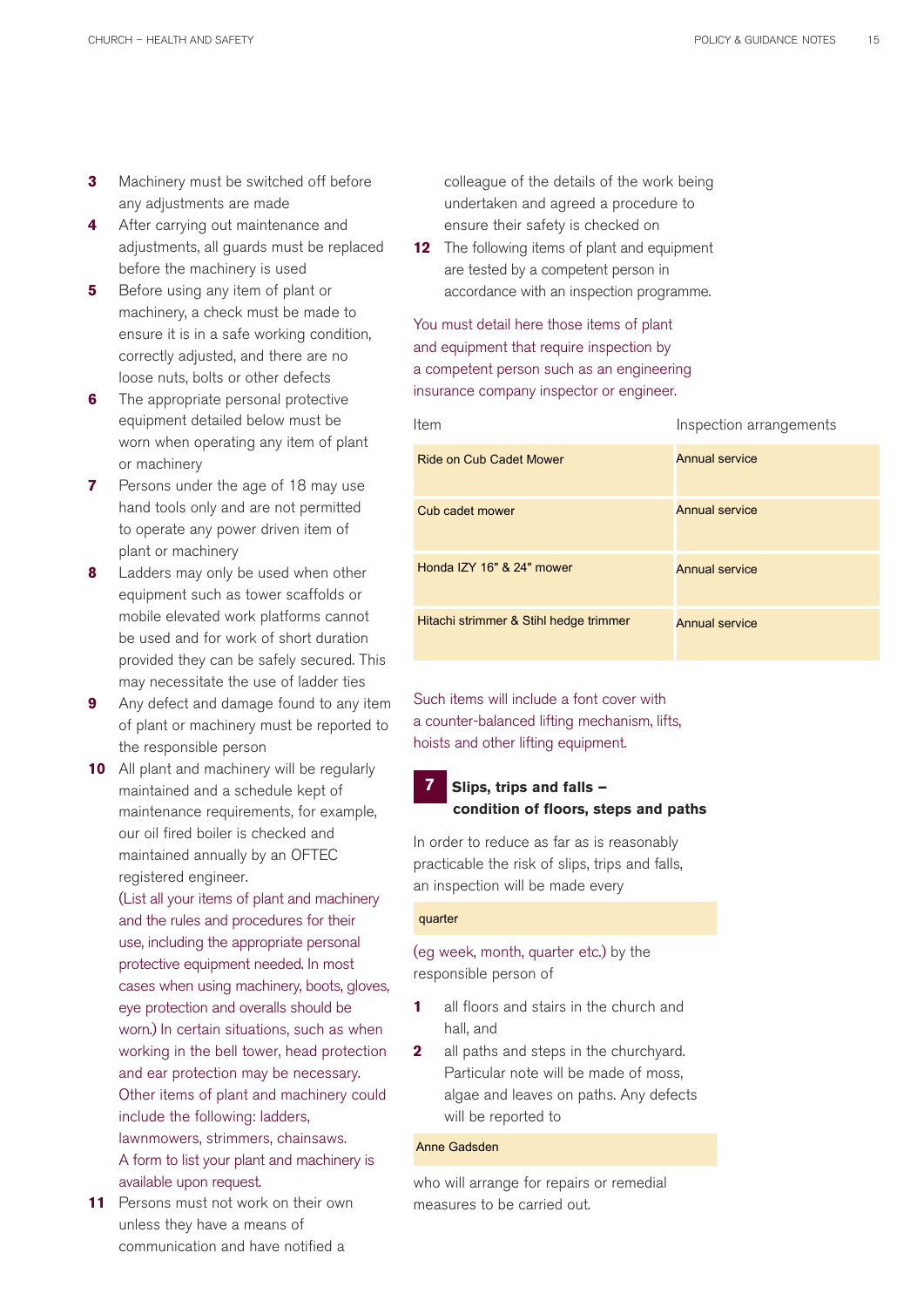#### **Lighting 8**

In order to ensure that the church is adequately lit, an inspection will be made every

#### quarter

(eg week, month etc.) by the responsible person to ensure that all lights in the church, hall and churchyard are working. Any bulbs that require replacing will be reported to

#### Terry Williams

who will ensure that the bulbs are replaced following appropriate safety procedures.

#### **Working at high levels 9**

The following areas are designated as high levels:

#### Roofs of all building

#### **Ceilings**

(Insert as appropriate, eg Interior: triforium, clerestory, canopy over altar Exterior: Nave parapets, Chancel gable end)

Only the following persons may work at high level

#### Terry Williams

#### Approved contractors

(eg approved contractors, competent volunteers, named individuals)

The following procedures must be followed:

Working at height Risk Assessment will be made available

(eg the safety harnesses provided must be used in conjunction with the fixed anchor points at triforium level and the fixed latchways at clerestory level) Safe use of ladders leaflet will be made available<br>(eg the safety harnesses provided must<br>be used in conjunction with the fixed<br>anchor points at triforium level and the<br>lixed latchways at clerestory level)<br>Only the followi

Only the following work is authorised without special agreement:

clearing debris from gutters both hall and church

(eg replacing light bulbs in the nave, clearing leaves and debris from the north and south aisle gutters.)

The appropriate training will be given and a system of recording will detail who is working where at any time.

#### **Preparation of food 10**

(Your procedures must state where, when, how and by whom food may be prepared. You should consult the local Environmental Health Officer to see if your premises need to be licensed or if any improvements are needed. Food Hygiene Regulations apply whether you sell publicly or privately, in a hall or marquee, for profit or for fund-raising. The only exception is for food cooked at home for private consumption.)

- **1** We ensure that we follow the appropriate regulations governing the preparation and storage of foodstuffs
- **2** We ensure that all food handlers have received adequate supervision, instruction and training
- **3** We ensure that the appropriate assessment of risks is carried out for the foods to be prepared and stored including storage at the correct temperatures
- **4** Before any preparation commences, all surfaces coming into contact with food must be washed down and disinfected
- **5** Food stuffs may only be prepared in the following areas:

#### Large kitchen

- **6** Only the following persons who have received the appropriate training may prepare and serve foodstuffs:
- **7** We ensure that all hirers who wish to provide foodstuffs are advised of the facilities and procedures.

#### **Manual handling – lifting, carrying and moving loads 11**

**1** Our policy is to eliminate the need for manual handling as far as is reasonably practicable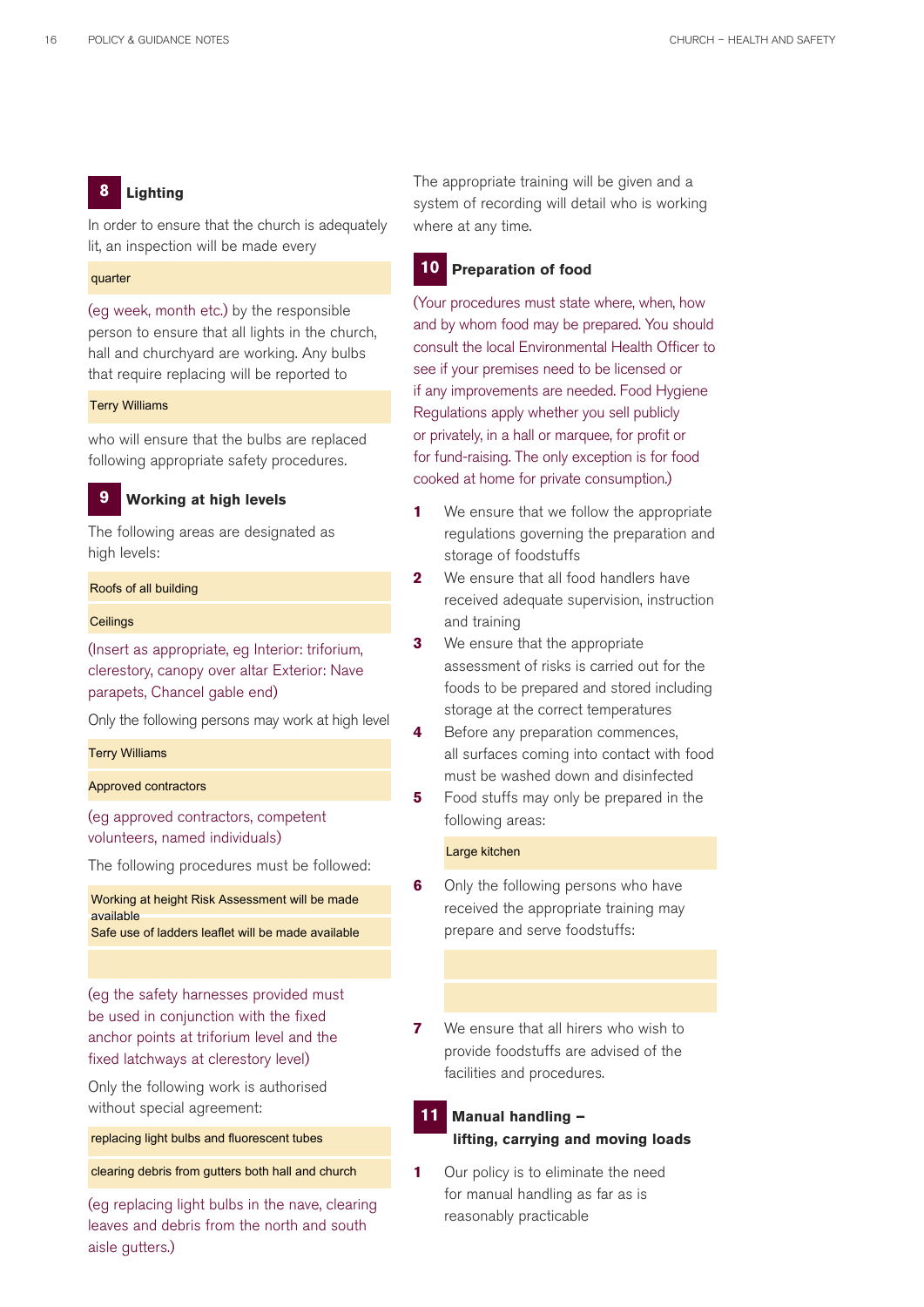- **2** Where it is not possible to avoid the need to move loads, we will carry out risk assessments and make use of lifting aids, including trolleys, lifts and hoists as far as possible
- **3** The necessary training will be given to all those employees and voluntary workers who are required to undertake manual handling
- **4** Only those persons who have received the appropriate training are authorised to undertake manual handling tasks.

#### **Display screen equipment 12**

Our policy is to assess the risks to all habitual users of computer workstations and to reduce those risks to the lowest level possible. The following factors will be considered when carrying out risk assessments:

- stability and legibility of the screen
- contrast and brightness of the screen
- tilt and swivel of the screen
- suitability of keyboards, desks and chairs
- $\blacksquare$  the work station environment
- the user-friendliness of the software.

Daily work routines will involve periods away from the screen. Where necessary, risk assessments will be carried out by the responsible person.

#### **Hazardous buildings/glazing 13**

**1** Our policy is to ensure that our buildings are safe and without risks to the health, safety and welfare of all who work in and use them. In order to achieve this, the buildings are inspected every

#### quarter

(eg quarter) by the responsible person

**2** Any defects noted are immediately reported to

#### Anne Gadsden

and the procedures put in hand for repairs

**3** Where necessary, temporary measures are taken to ensure that there is no risk of accident or injury until permanent

repairs can be carried out

- **4** A check is made of any asbestos in the building by a competent person noting its location, type and condition. Where necessary, asbestos will be removed by a licensed contractor. Information regarding any asbestos remaining in the building is given to all contractors and anyone else who may be affected
- **5** A check is made of all glazing in the buildings to ensure that any glass in windows below waist height and in doors and beside doors below shoulder height is of a safety material or is protected against breakage Remember that a Faculty application may be necessary. Archdeacons can often sanction temporary repairs pending permanent arrangements being approved.

#### **Child protection 14**

Your procedures should include a policy on child protection issues as set out in the current Church of England House of Bishop's Policy Document or The Church in Wales document The Cure of Souls. The activities undertaken by youth groups require special attention. Details of the numbers and ages of the young people involved in each group and details of adult supervisors must be maintained. Parental consent forms should be obtained for trips away from the parish and any particular needs of individual children noted. Similar considerations for vulnerable adults apply.

A statement upholding our procedures will be made at each annual church meeting and be suitably recorded.

A permanent record will be maintained of all accidents involving children.

#### **Personal safety 15**

Risk assessments need to be undertaken to assess the risks to persons working alone in the church, travelling to and from church, accepting persons into their homes and handling cash and other valuables.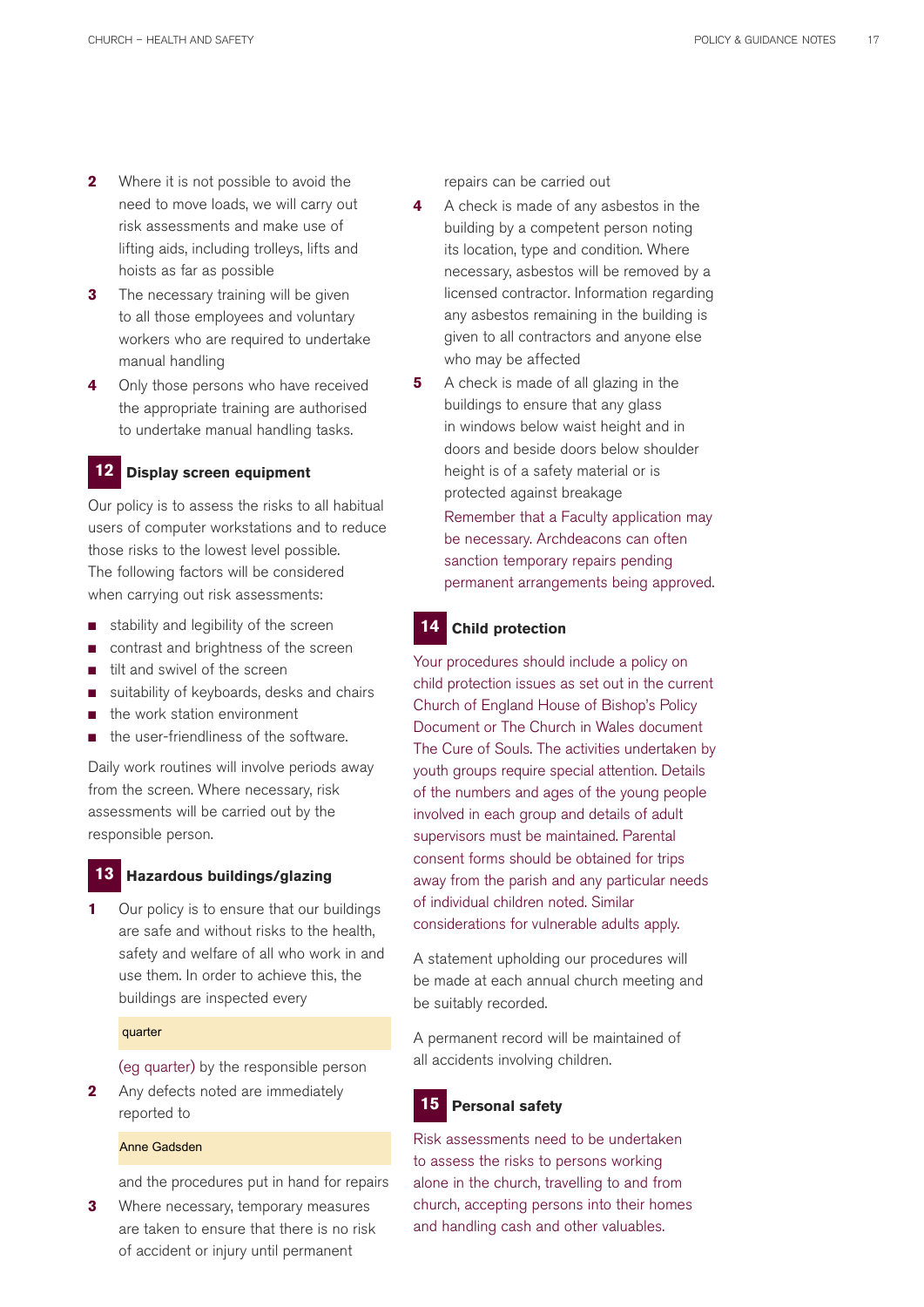Procedures must be drawn up, including the appropriate control measures. A guidance note concerning personal safety is available from Ecclesiastical.

#### **Risk assessments/activities 16**

Risk assessments will be carried out on all areas of the church premises and all activities that carry a significant risk at regular intervals by a competent person in order to meet our obligations under The Management of Health and Safety at Work Regulations 1999.

For all hazardous activities, you need to carry out risk assessments and introduce procedures that must be followed.

These procedures need to be based on your own situation. However, there are guidelines produced by Ecclesiastical in our Guidance Notes for Churches.

The following activities will require risk assessments. You will then need to write your own procedures and include them in this health and safety policy:

- fêtes, including the use of bouncy castles
- tower tours
- change ringing bells
- sponsored walks, visits and outings
- churchyard maintenance, including grave digging
- erection of temporary staging.

Refer to Ecclesiastical guidance notes to help you draw up your own procedures.

(A specimen Risk assessment form is attached.)

#### **Contractors 17**

Anyone entering church premises for the purposes of carrying out work, other than an employee or voluntary worker of the church, will be regarded as a contractor. All contractors, including the self-employed, must abide by the following:

**1** have their own health and safety policy (where required by law) and be able to provide a copy of the same

- **2** produce evidence that they have appropriate Public and Employers' Liability insurance in place. A record of this evidence will be maintained
- **3** comply with all the requirements of this health and safety policy and co-operate with the church officials in providing a safe place of work and a safe system of operation
- **4** where plant and machinery is brought onto the church premises by contractors, they must be able to show where necessary that the equipment has been inspected and tested to ensure its safe operation
- **5** contractors may only use sub-contractors or persons other than their own direct employees with the express permission of the church officials. However, responsibility will remain with the contractors
- **6** all contractors will be given detailed instructions regarding the areas where they are permitted to work and the extent of the work they are authorised to undertake. This 'permit to work' will also specify any safety precautions they must undertake.

(A specimen Work permit is available upon request.)

Particular care needs to be taken for 'hot works' and a separate Hot work permit is available from Ecclesiastical.

#### **CDM Regulations**

The Construction (Design & Management) Regulations apply to all construction work in Great Britain. You should be aware of your responsibilities under these regulations. As a 'client' – an individual or organisation for whom construction work is being carried out, you have a number of specific duties under the CDM Regulations; however, you can appoint a competent person to assist you in the discharge of these duties if you wish. The Approved Code of Practice to the CDM Regulations summarises the duties of a client as follows:

n check the competence and resource of all appointees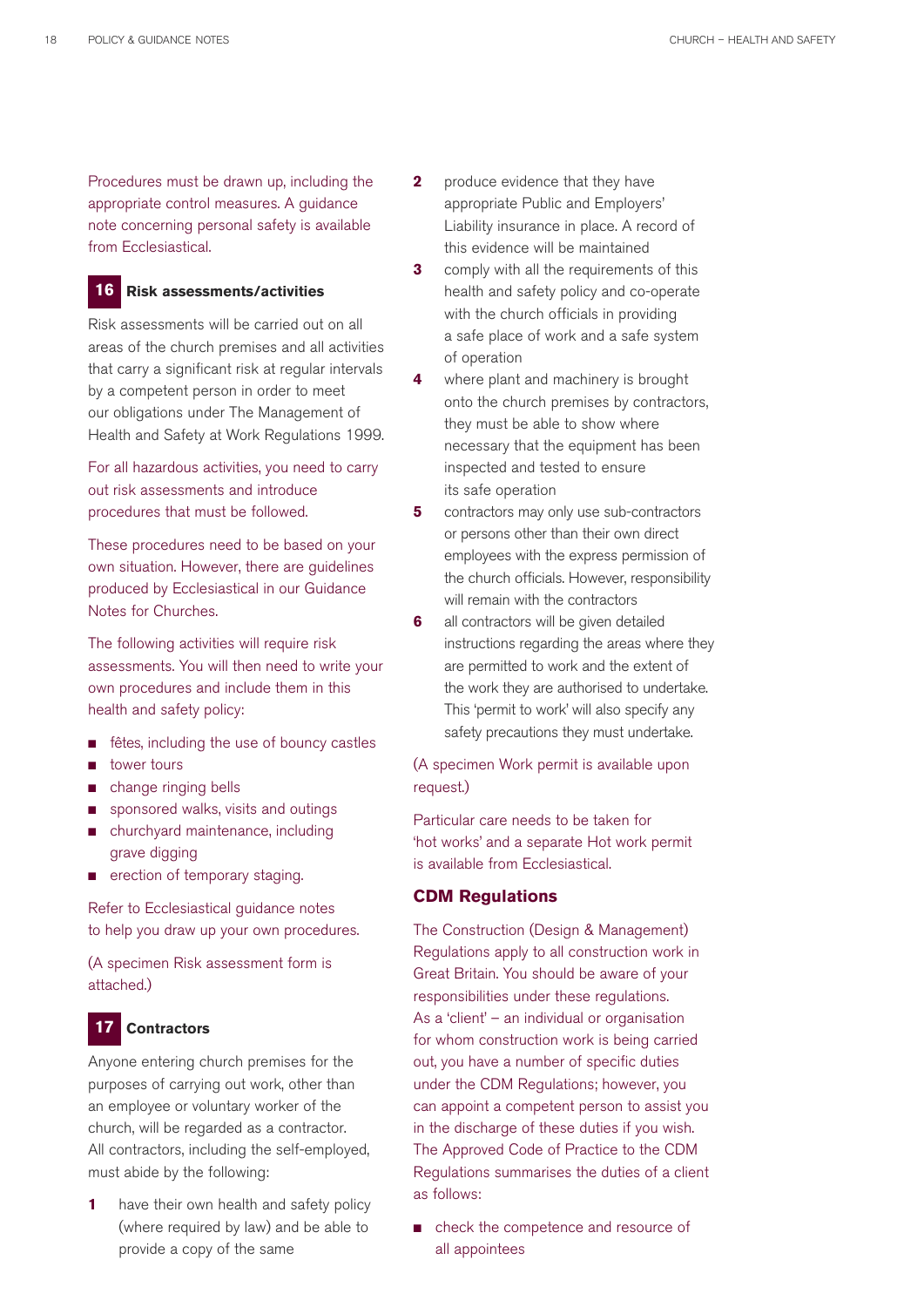- **n** ensure there are suitable management arrangements for the project including welfare facilities
- allow sufficient time and resources for all stages
- **n** provide pre-construction information to designers and contractors.

A project is notifiable to the HSE if the construction phase will be longer than 30 days or 500 person days of construction work, and for such projects, clients must:

- n appoint a CDM co-ordinator
- appoint a Principal contractor
- n make sure construction work does not start unless there are suitable welfare facilities, and a construction phase plan is in place
- $\Box$  provide information relating to the health and safety file to the CDM co-ordinator
- retain and provide access to the health and safety file.

#### **Information and enforcement 18**

Environmental Health Service Information:

(Enter here the contact details for the Environmental Health Department of your local council).

#### Address

Stafford Borough Council Environmental Health Services Civic Centre

Tel

01785 619402

Email

Contact name if known

Employment Medical Advisory Service Information:

(The Medical Advisory Service is a part of the Health and Safety Executive and is able to provide guidance on health matters. Enter here the contact details of your regional HSE office where you can contact the Medical Advisory Service).

Address

Hornbeam House

Electra Way

Crewe CW1 6GJ

Tel

Email

notificationofficer@nse.gov.uk

Contact name if known

Health and Safety Executive Information Line: 0845 345 0055 HSE Books: 01787 881165

#### **Health and Safety Law poster 19**

A copy of the HSE poster 'Health and Safety Law – what you should know' is displayed in

### ST16 3AQ Church porch porch porch porch porch porch porch porch porch porch porch porch porch porch porch porch

If you have any employees then you need to display the HSE poster 'Health and Safety Law – What you should know'. This is available from HSE Books or HMSO bookshops. ISBN 9780717663149 (standard version).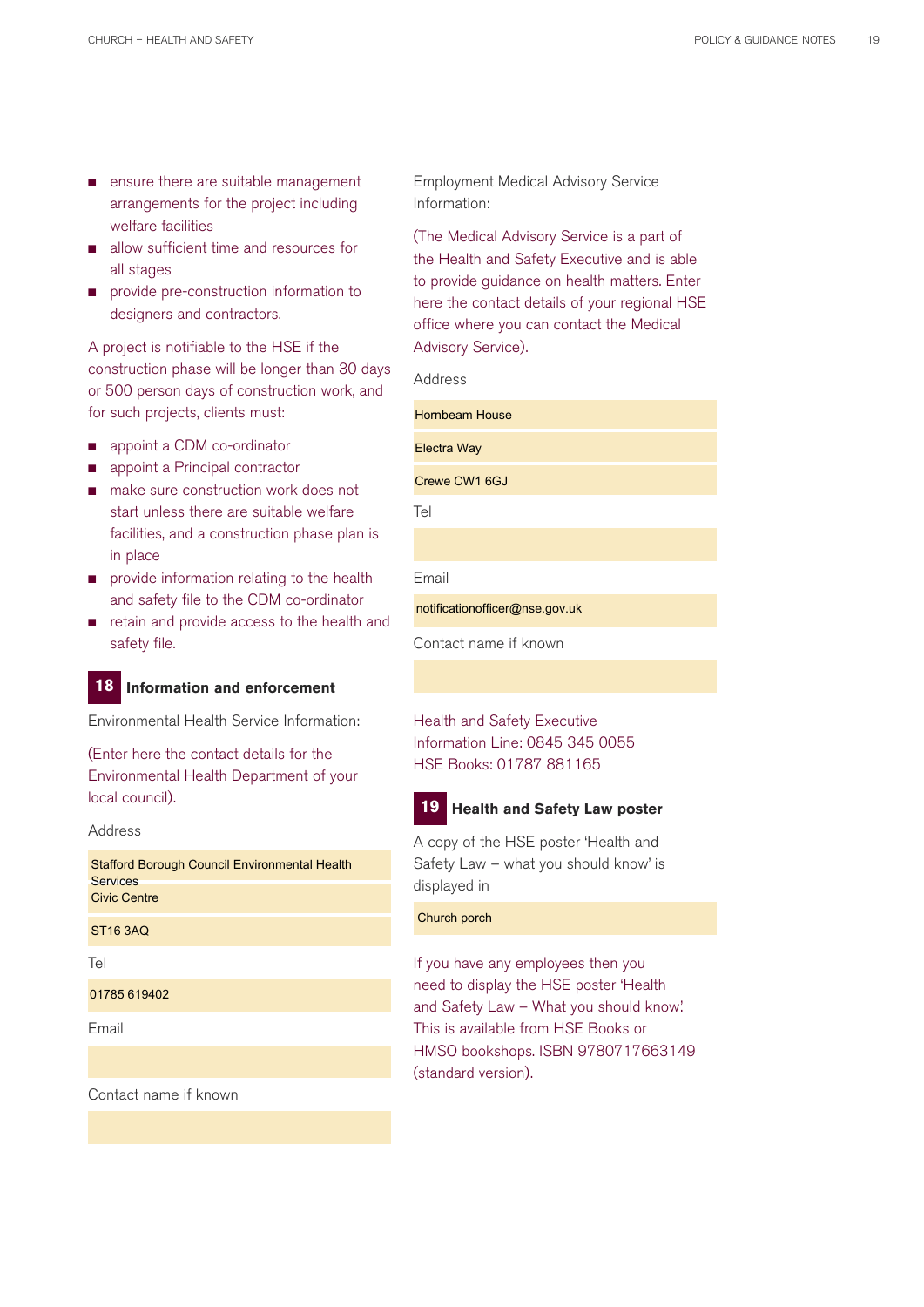## Contents Health and safety guidance notes

| 21 |
|----|
| 21 |
| 22 |
| 22 |
| 22 |
| 22 |
| 22 |
| 22 |
| 23 |
| 23 |
| 23 |
| 23 |
| 23 |
| 23 |
| 23 |
| 23 |
| 24 |
| 24 |
| 24 |
| 24 |
| 24 |
| 25 |
|    |

#### **The following forms are available upon request**

| Manual handling procedures           |
|--------------------------------------|
| Hazardous substance record           |
| General risk assessment form         |
| Fire risk assessment form            |
| Accident and witness report form     |
| Work permit                          |
| Plant and machinery record           |
| Letting of church premises           |
| Personal safety risk assessment form |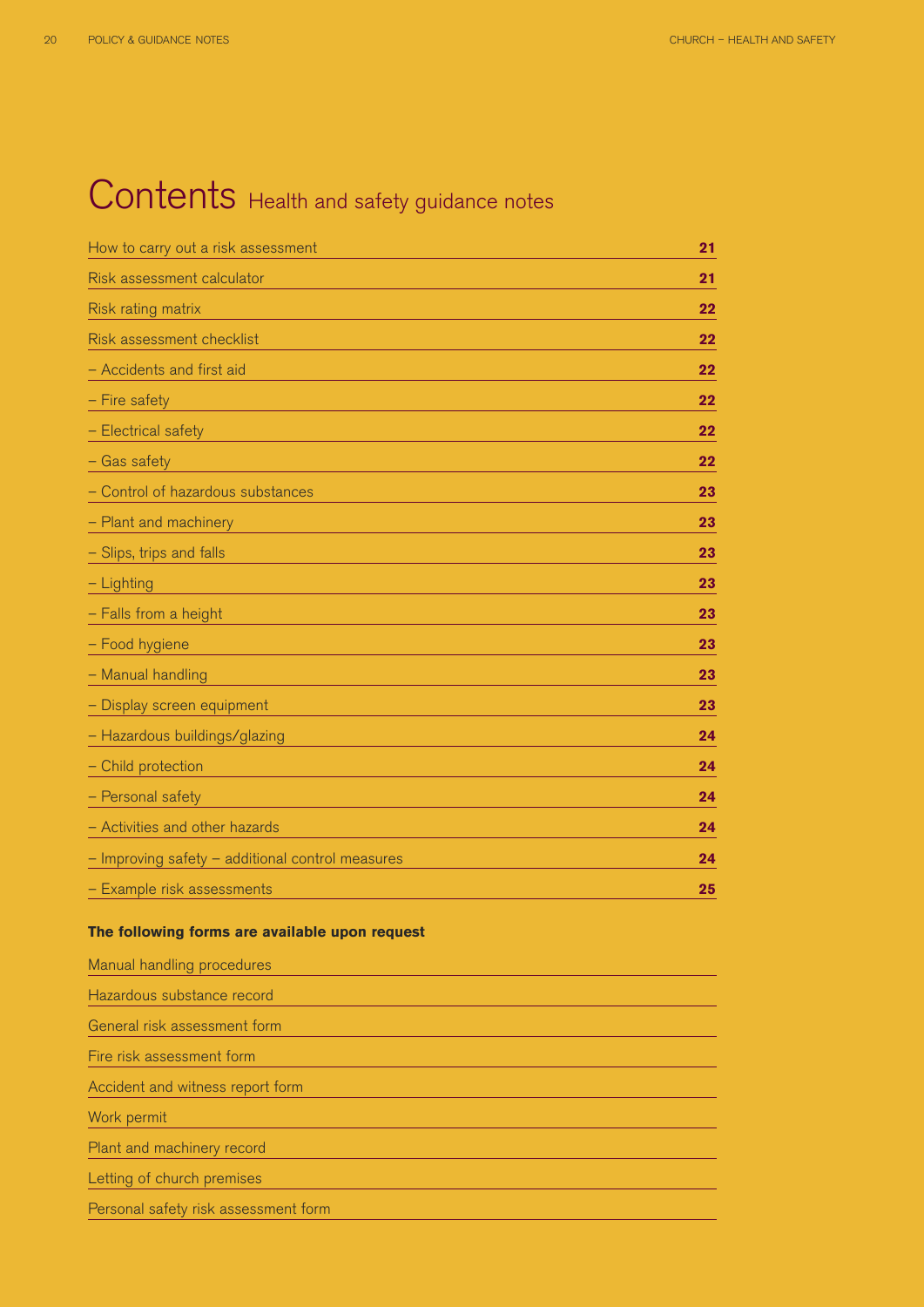## Health and safety guidance notes

#### **How to carry out a risk assessment**

Risk assessment is not difficult, but it does take time. It is sensible, therefore, to spread the load as far as is possible and for people to carry out risk assessments in their own particular area, where they best know about any hazards. For example, the organist should look at the organ loft and choir vestry, the tower captain the ringing chamber and belfry, and so on. The process should be overseen and co-ordinated by the person who has overall responsibility for health and safety.

Systematically look at each area of the church/hall or other building and note all of the hazards and risks, and any existing safety measures. Note also any person who may be specifically at risk. You must then note any additional safety measures or 'controls' which will reduce those risks as far as possible. As well as the interior of buildings, you must also look at the churchyard and other external areas.

In order to help you, a checklist is given overleaf of common hazards that you should look for in each area that is being assessed. The checklist is in the same order as the sections of the health and safety policy. If any of these hazards are present then record them and what you need to do about them. Look for any other hazards that may not be included in the checklist, such as specific activities or pieces of equipment that may cause harm.

If you wish, you can calculate a risk rating to help you prioritise any additional safety measures that may be required.

An example of a risk assessment is shown on page 25.

It is not necessary to do this calculation if you don't want to. Just leave the likelihood, severity and risk rating columns blank and note any existing safety measures and any additional ones that you decide to implement.

However, any risk which could result in a fatality must receive priority attention.

#### **Risk assessment calculator**

To calculate a risk rating, you need to grade both the likelihood and severity from 1 to 3. The grades are then multiplied together to give a risk rating.

#### **Likelihood**

The likelihood of something happening can be graded as:









#### **Severity**

**3**

**3**

**2**

**1**

The severity of injury if something does happen can be graded as:



- = Medium (serious injury or incapacitated for 3 days or more)
- = High (fatality or a number of persons seriously injured)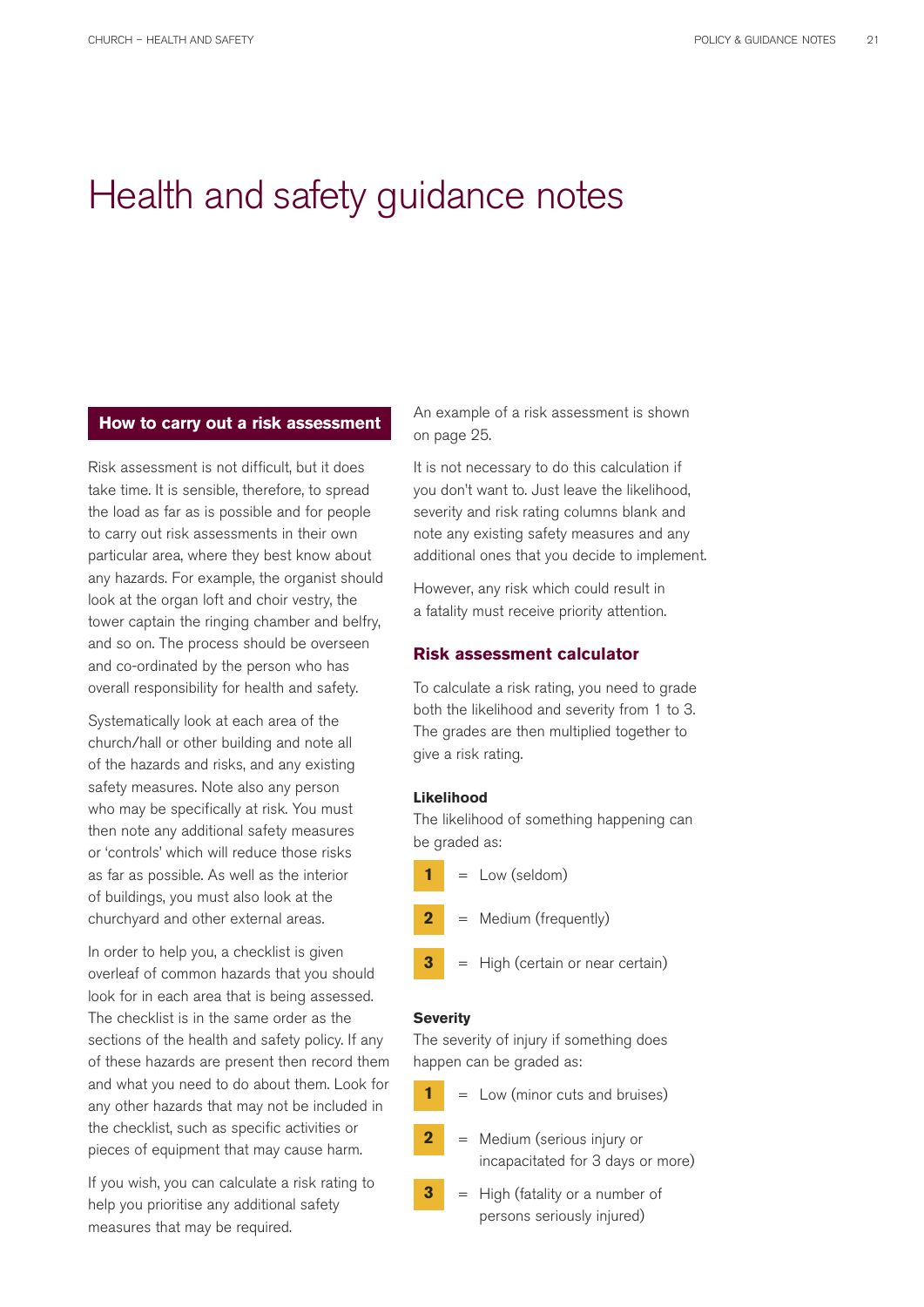Having assessed both likelihood and severity, a risk rating can be calculated by multiplying the likelihood with the severity. This will give a rating from 1 to 9.

#### **Risk rating matrix**

| <b>Likelihood</b> | 3               | 3              | 6            | 9 |  |
|-------------------|-----------------|----------------|--------------|---|--|
|                   | $\overline{2}$  | $\overline{2}$ | 4            | 6 |  |
|                   |                 |                | $\mathbf{2}$ | 3 |  |
|                   |                 | п              | $\mathbf 2$  | 3 |  |
|                   | <b>Severity</b> |                |              |   |  |

The implementation of additional controls can then be prioritised as follows:

#### **Risk Rating:**

 $1 - 2 =$  low priority

 $3 - 4 =$  medium priority

- $6 9$  = high priority
- $\blacksquare$  With low priority no action at all may be required.
- With medium priority additional control measures may be necessary.
- With high priority it may be necessary to stop the particular activity or restrict access to the area until action has been taken.

#### **Risk assessment checklist**

#### **Accidents and First aid**

- **n** Provision of first aid equipment
- **n** Persons with first aid training
- Procedures to deal with accidents
- Transport arrangements to hospital
- **n** Existing arrangements and assess what is needed

#### **Fire safety**

- Combustible materials, flammable liquids and accumulations of waste
- Heaters, smoking and other sources of heat
- **n** Provision of fire exits, escape routes, signage and emergency lighting
- **n** Provision of fire detection equipment and firefighting equipment
- **F** Effect of a fire on our neighbours
- **n** Evacuation plans and training of stewards

#### **Electrical safety**

- Condition of fixed electrical installation, including switches and sockets
- Condition of portable electrical appliances, including leads and plugs
- Use of unauthorised electrical appliances and temporary wiring
- Mechanical damage to wiring
- **n** Frequency of inspections

#### **Gas safety**

- Condition and maintenance arrangements for fixed gas boilers and heaters
- Condition and arrangements for use, including storage and changing of cylinders for portable Liquid Petroleum Gas heaters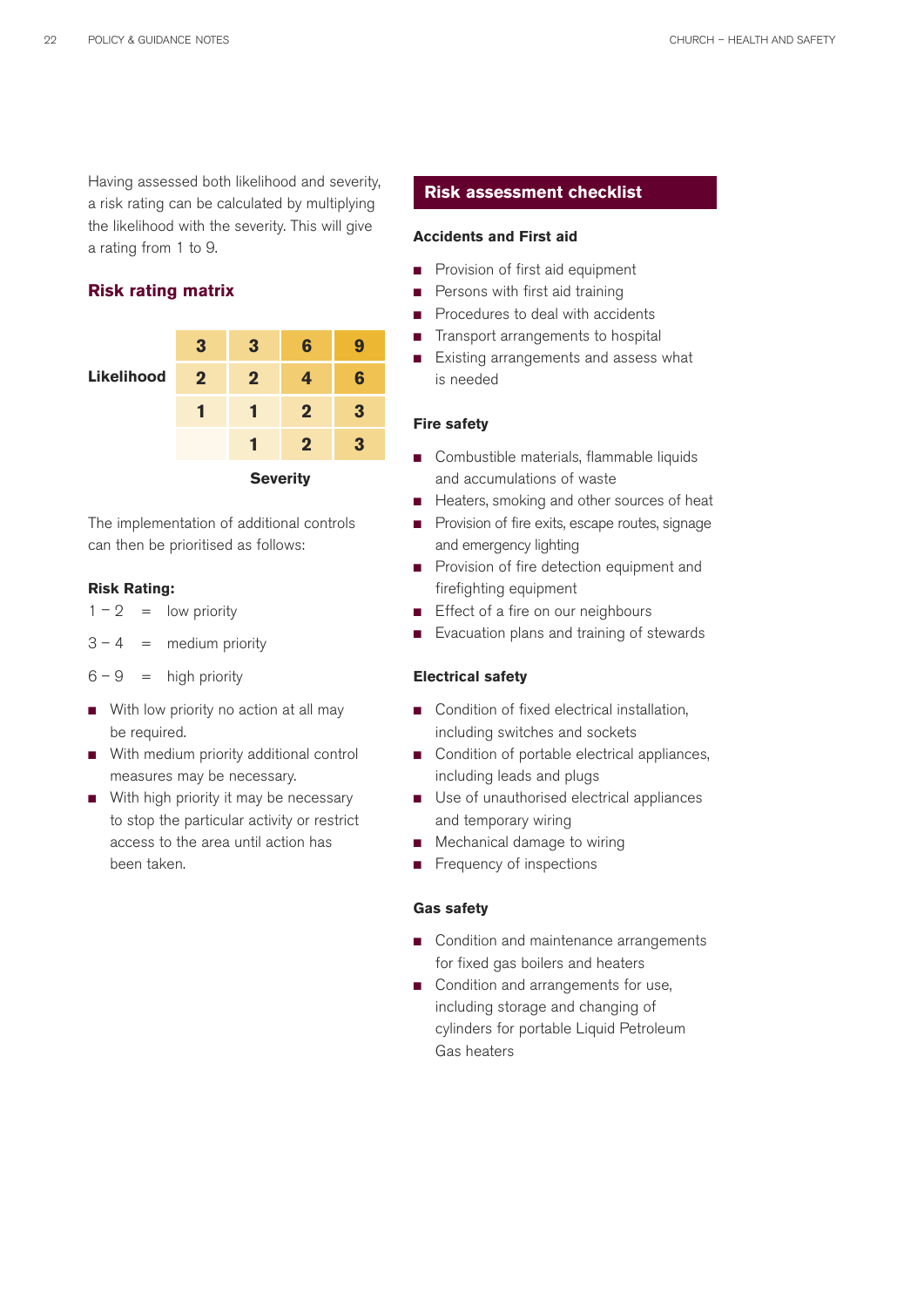#### **Control of hazardous substances**

#### Internal

- Cleaning materials
- Types, amounts, storage arrangements
- Provision of personal protective equipment

#### External

- Pesticides, herbicides, petrol
- Types, amounts, storage arrangements
- **n** Provision of personal protective equipment

#### **Plant and machinery**

#### Internal

- Condition and potential injury arising from font covers, sanctuary lamps, hanging roods and crosses, canopies and other suspended items
- Lifts, hoists and other lifting mechanisms
- Ladders, scaffolds and staging, including storage and accessibility
- Display screen and computer equipment
- Bells, clock weights and chiming mechanisms
- Any other equipment

#### External

- Churchyard maintenance equipment
- Lawnmowers, gangmowers, strimmers, etc.

#### **Slips, trips and falls**

#### Internal

- Loose carpets, rugs, mats and other floor coverings
- **n** Loose and uneven tiles, stone paving and floorboards
- Trailing leads and other obstructions
- **n** Worn, steep and uneven steps and stairs
- $\Box$  Inadequate lighting, lack of handrails

#### External

- **n** Uneven and poorly maintained paths and steps, boiler room steps and access
- Potholes, tree roots and unprotected drops
- Gravestones and other obstructions
- **n** Long grass and undergrowth
- **n** Areas designated as wildlife habitats
- Poor drainage of paths and growth of algae
- n Inadequate lighting and lack of handrails
- Unprotected open graves prior to burials

#### **Lighting**

#### Internal

- Check adequacy of lighting
- Pay particular attention to stairs, steps, crypts, basements

#### External

■ Paths, steps, drives, car parks, boiler room steps and entrances

#### **Falls from a height**

#### Internal

- Arrangements for light bulb changing
- Use of unsecured ladders
- **n** Unprotected openings and walkways at high level
- Rood loft openings
- **n** Use of fixed vertical ladders

#### External

- Clearing of gutters and valleys
- Low parapets and balustrades

#### **Food hygiene**

- Extent of food preparation
- Nature of foods to be prepared and stored
- Areas used for food preparation
- Facilities for washing and preparation of foodstuffs
- Facilities for storage of foodstuffs
- Experience, training and competence of food handlers

#### **Manual handling**

- Moving and lifting of furniture,
- staging, pianos and other equipment Numbers required
- 
- **n** Specialist equipment needed

#### **Display screen equipment**

- List all computer equipment
- $\blacksquare$  Who uses it and for how long
- Check seating, workstation, screen, software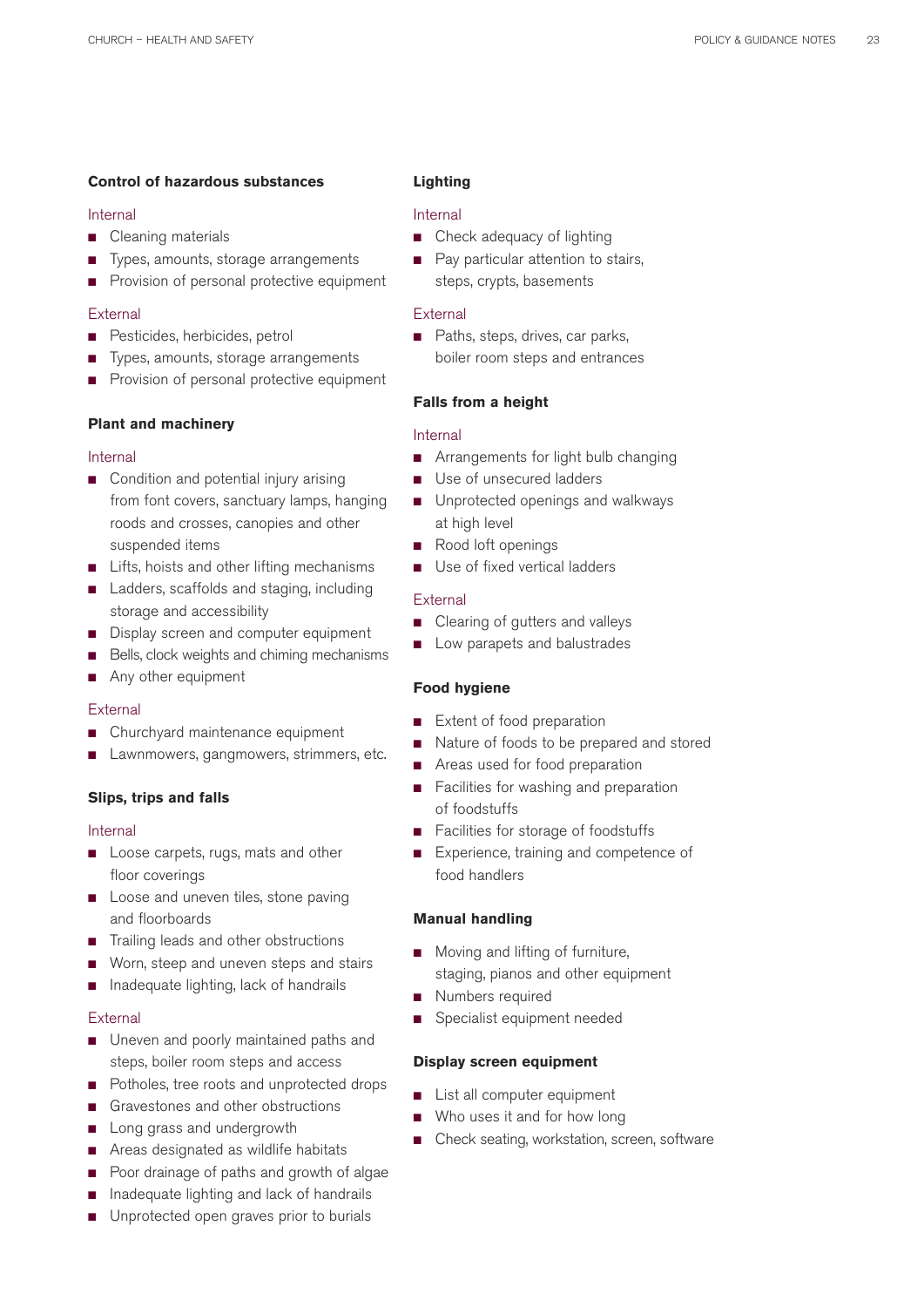#### **Hazardous buildings /glazing**

- Loose stonework, falling masonry, parapets, pinnacles, slates, tiles, gutters, flag poles
- Detail any glass in windows below waist height and in doors or beside doors below shoulder height which is not of a safety material or protected against breakage (narrow panes up to 250mm need not be included)
- Arrange for a competent person to check for the presence of asbestos
- Dangerous gravestones, tombs, monuments and railings in the churchyard

#### **Child protection/Safeguarding**

- Existing child protection/Safeguarding procedures
- Implementation of Diocesan guidelines

#### **Personal safety**

- Risk of attack
- **n** Lone working, church sitting
- Handling of cash
- **n** Means of raising an alarm, summoning assistance

#### **Activities and other hazards**

- Services, concerts, events, exhibitions, etc.
- Numbers attending
- Age-related hazards (children/elderly)
- **n** Disability access/provision
- Fêtes, sponsored walks, fund-raising activities
- Bungee jumping, abseiling, parachute jumps etc.

Note: These activities will require separate insurance arrangements by the provider of the facility

**n** Look for and note any other hazard which could cause someone harm which are not included in the above checklist.

#### **Improving safety – additional control measures**

In most cases, it will be obvious what additional measures are necessary to reduce risk. For example, if there is a risk of falling down steps which are badly lit and do not have a handrail, the additional controls needed will be to improve the lighting and fit a handrail.

If you find any hazardous glazing, this will need to be replaced with safety glass, such as toughened or laminated, be covered with a safety film or have a barrier fitted.

If there are risks of falls from a height, you will need to consider the fitting of barriers or the use of safety latchways, eyebolts and the use of harnesses.

In many cases, however, safety can be improved by changing working methods. It does not always require alterations to the building. For example, there is a considerable risk of accident and injury if bells are left 'up' after ringing. This hazard can be removed simply by ringing bells 'down' after ringing.

Maintain a record of the work you have done to reduce or remove hazards.

Remember that most changes to the building, even if required for health and safety reasons, will still be subject to the usual Faculty procedures.

Your church architect will also need to be involved in designing changes and producing the appropriate plans.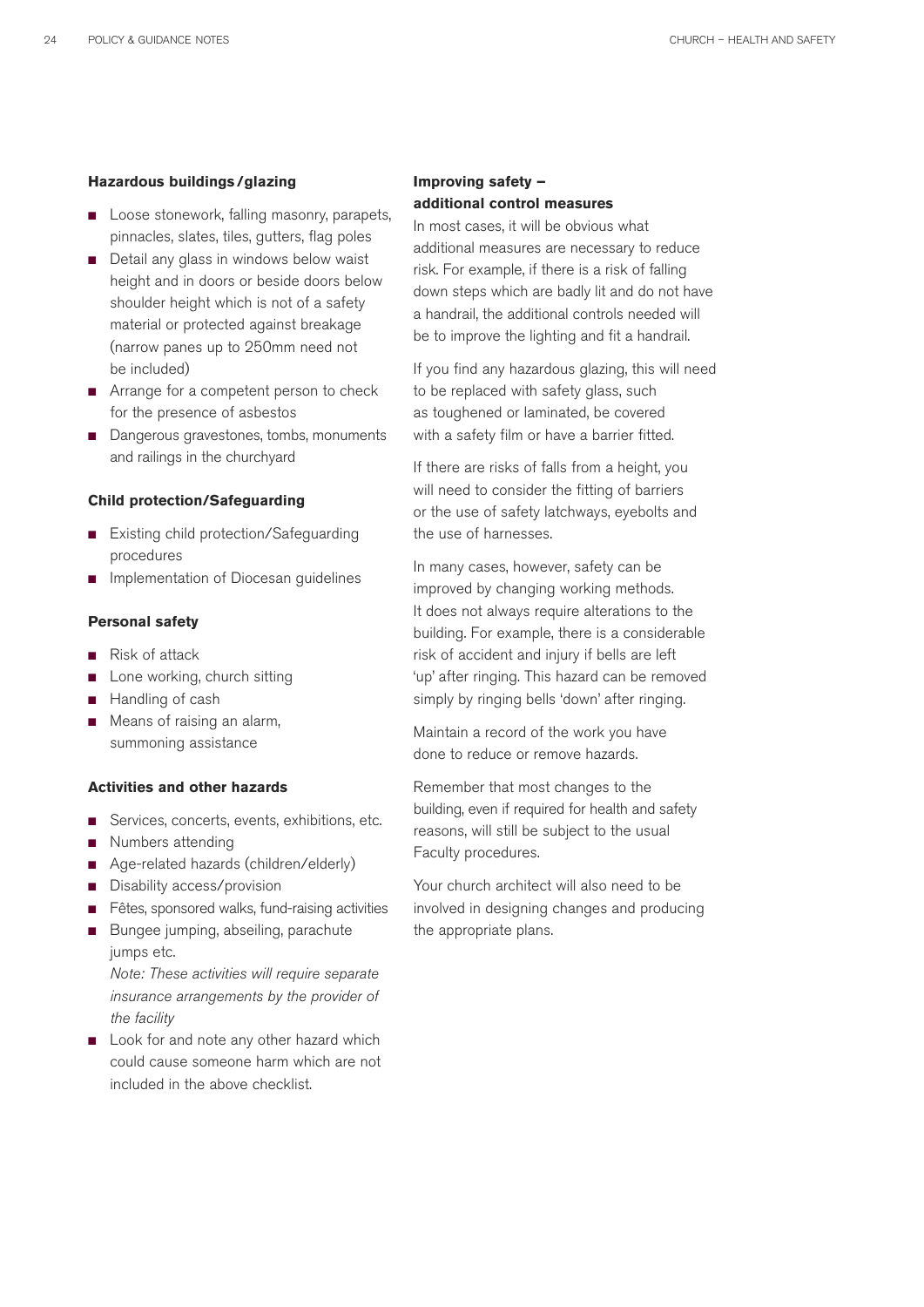### **Four examples of risk assessments are given below:**

Note: the likelihood and severity rating will depend on what existing controls are already in place

| Area - South porch                     |                             |                   |                             |                              |                            |  |
|----------------------------------------|-----------------------------|-------------------|-----------------------------|------------------------------|----------------------------|--|
| Hazards/<br><b>risks</b>               | <b>Existing</b><br>controls | <b>Likelihood</b> | <b>Severity</b>             | <b>Risk rating</b>           | <b>Additional controls</b> |  |
| Falls down<br>steps into the<br>church | None                        | $3$ (High)        | 2 (Medium) $3 \times 2 = 6$ | (High<br>priority<br>action) | Fit handrail               |  |

| Area - Churchyard                                                                     |                                                                                                                                         |                   |                 |                                                 |                                                          |  |
|---------------------------------------------------------------------------------------|-----------------------------------------------------------------------------------------------------------------------------------------|-------------------|-----------------|-------------------------------------------------|----------------------------------------------------------|--|
| Hazards/<br>risks                                                                     | <b>Existing</b><br>controls                                                                                                             | <b>Likelihood</b> | <b>Severity</b> | <b>Risk rating</b>                              | <b>Additional controls</b>                               |  |
| Cuts, eye<br>injuries and<br>hearing loss<br>from use of<br>strimmer in<br>churchyard | All operators<br>use full face<br>visor, gloves,<br>ear muffs,<br>steel-capped<br>boots, must<br>be over 18<br>and have<br>been trained | $1$ (Low)         | $1$ (Low)       | $1 \times 1 = 1$<br>(Low<br>priority<br>action) | Strimmer must be<br>regularly serviced<br>and maintained |  |

| Area - Kitchen                                                                                    |                                    |                   |                             |                             |                                                                                                                                              |  |
|---------------------------------------------------------------------------------------------------|------------------------------------|-------------------|-----------------------------|-----------------------------|----------------------------------------------------------------------------------------------------------------------------------------------|--|
| Hazards/<br>risks                                                                                 | <b>Existing</b><br><b>controls</b> | <b>Likelihood</b> | <b>Severity</b>             | <b>Risk rating</b>          | <b>Additional controls</b>                                                                                                                   |  |
| Portable hot<br>water heater $-$<br>risk of scalds<br>and burns<br>from hot<br>water and<br>steam | None                               | $1$ (Low)         | 2 (Medium) $1 \times 2 = 2$ | (Low<br>priority<br>action) | Strap the water heater<br>to the wall or place it<br>in a cradle to prevent<br>it from being knocked<br>over. Replace with a<br>fixed heater |  |

| Area - Nave                                                                    |                                    |                   |                 |                                                  |                                                                                                                                                                                                                                                 |  |
|--------------------------------------------------------------------------------|------------------------------------|-------------------|-----------------|--------------------------------------------------|-------------------------------------------------------------------------------------------------------------------------------------------------------------------------------------------------------------------------------------------------|--|
| Hazards/<br>risks                                                              | <b>Existing</b><br><b>controls</b> | <b>Likelihood</b> | <b>Severity</b> | <b>Risk rating</b>                               | <b>Additional controls</b>                                                                                                                                                                                                                      |  |
| <b>Faulty fixed</b><br>$electrics -$<br>risk of electric<br>shock and<br>burns | None                               | 3(High)           | 3(High)         | $3 \times 3 = 9$<br>(High<br>priority<br>action) | Isolate the faulty<br>electrical wiring and<br>arrange for a qualified<br>electrician to carry out<br>remedial work at the<br>earliest opportunity.<br>Ensure the faulty wiring<br>cannot be switched<br>back on until it has<br>been made safe |  |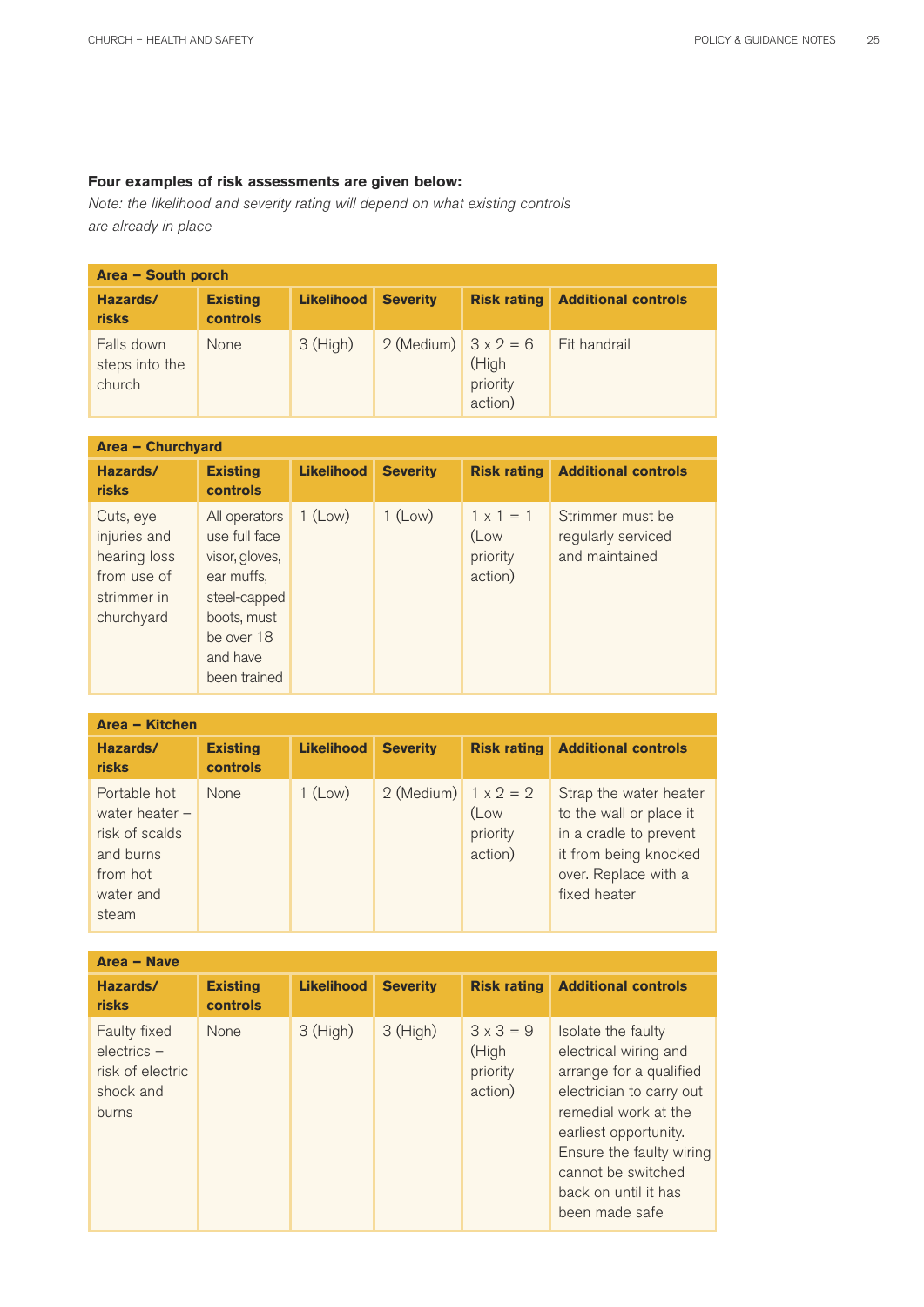This outline document has been prepared by Ecclesiastical as a service to its customers.

This document may not be copied or sold in any format, including electronically. However, churches insured with Ecclesiastical may copy and amend it as appropriate.

© Ecclesiastical Insurance Office plc 2013

Beaufort House, Brunswick Road, Gloucester GL1 1JZ.

www.ecclesiastical.com